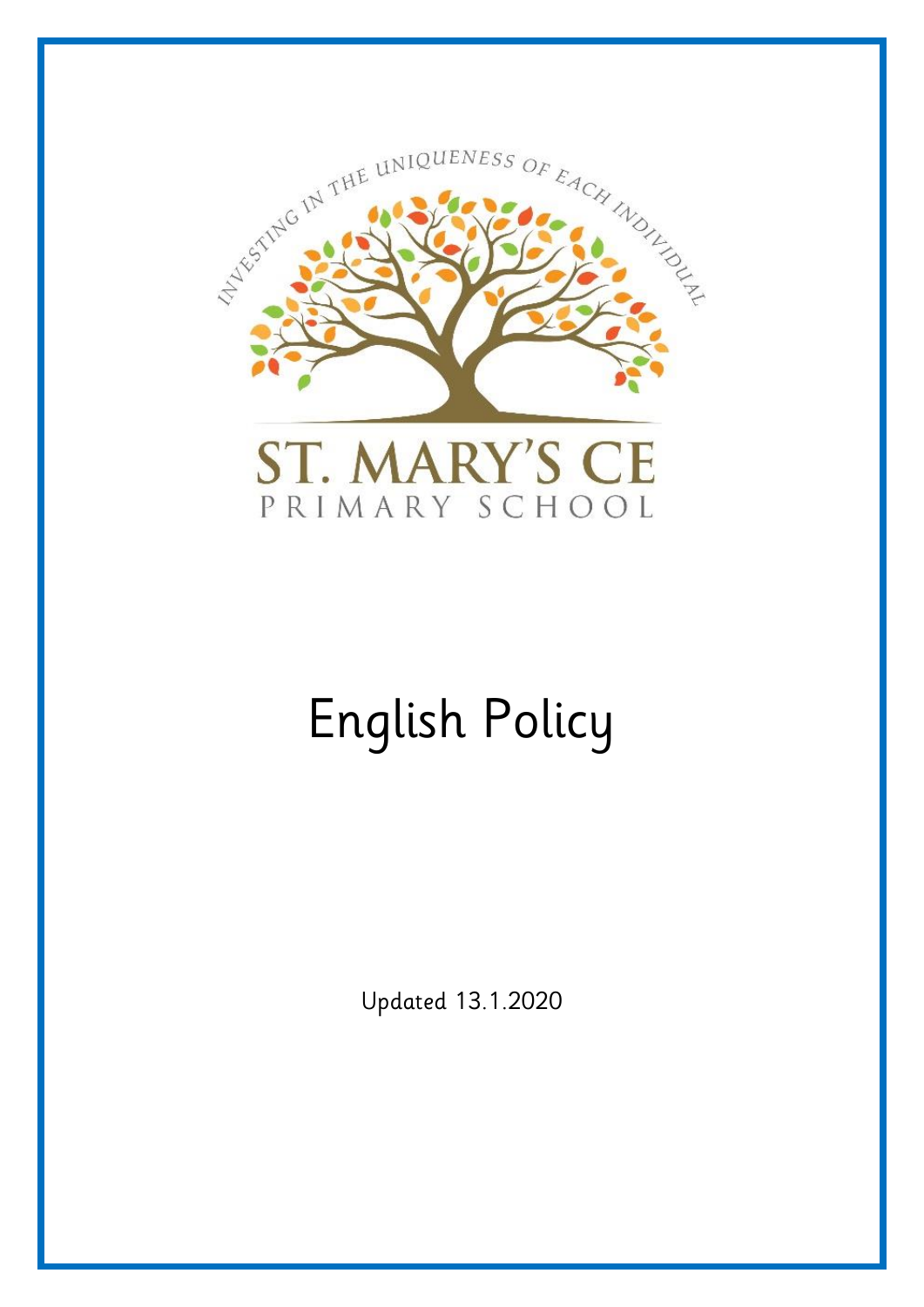# Contents:

[Statement of intent](#page-2-0)

- 1. [Legal Framework](#page-3-0)
- 2. [Role and responsibilities](#page-3-1)
- 3. [Early years foundation](#page-4-0) stage (EYFS)
- 4. [Teaching and learning](#page-5-0)
- 5. [Planning](#page-6-0)
- 6. [Homework](#page-8-0)
- 7. [Assessment and reporting](#page-8-1)
- 8. [Cross-curricular links](#page-10-0)
- 9. [Equal opportunities](#page-11-0)
- 10. [Monitoring and review](#page-11-1)

## Appendix

̶ [English programmes of study: key stages 1 and 2](#page-12-0)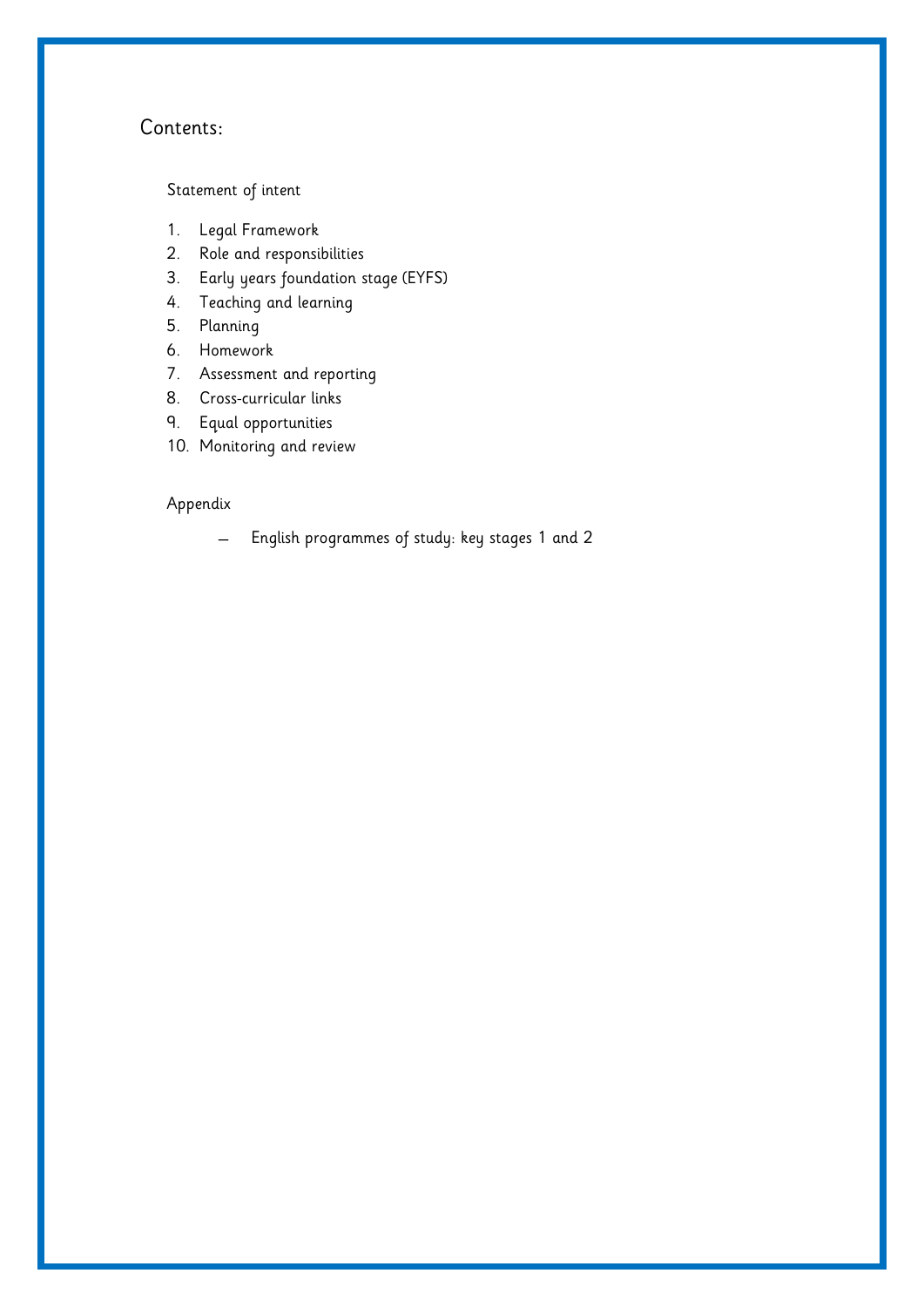# <span id="page-2-0"></span>Statement of intent

Sound English skills are essential for progress across the curriculum and to prepare pupils effectively for tasks of adult life.

All teachers have a responsibility to develop pupils' competence in reading, writing, speaking and listening in their own subjects and to ensure that pupils become competent users of language, and can access the curriculum effectively and achieve their potential.

St Mary's C of E Aided Primary School:

- Recognises the effect that a confident, fluent and coherent understanding of English will have on a pupil's progress, both inside and outside of the school environment.
- Understands how a strong grounding in English will impact the future learning and development of a pupil in all aspects of their life
- Provides a balanced and broad curriculum which encompasses writing practice, including handwriting, spelling, widening vocabulary, and writing for different styles, purposes, and audiences, as well as focussing on spoken English, reading, grammar and pronunciation.
- Ensures that all staff members are aware of planning, assessment, teaching and learning requirements for the English curriculum.
- Ensures that all pupils know how to plan, practise and evaluate their work.
- Ensures that all pupils understand all elements of English, as per the national curriculum.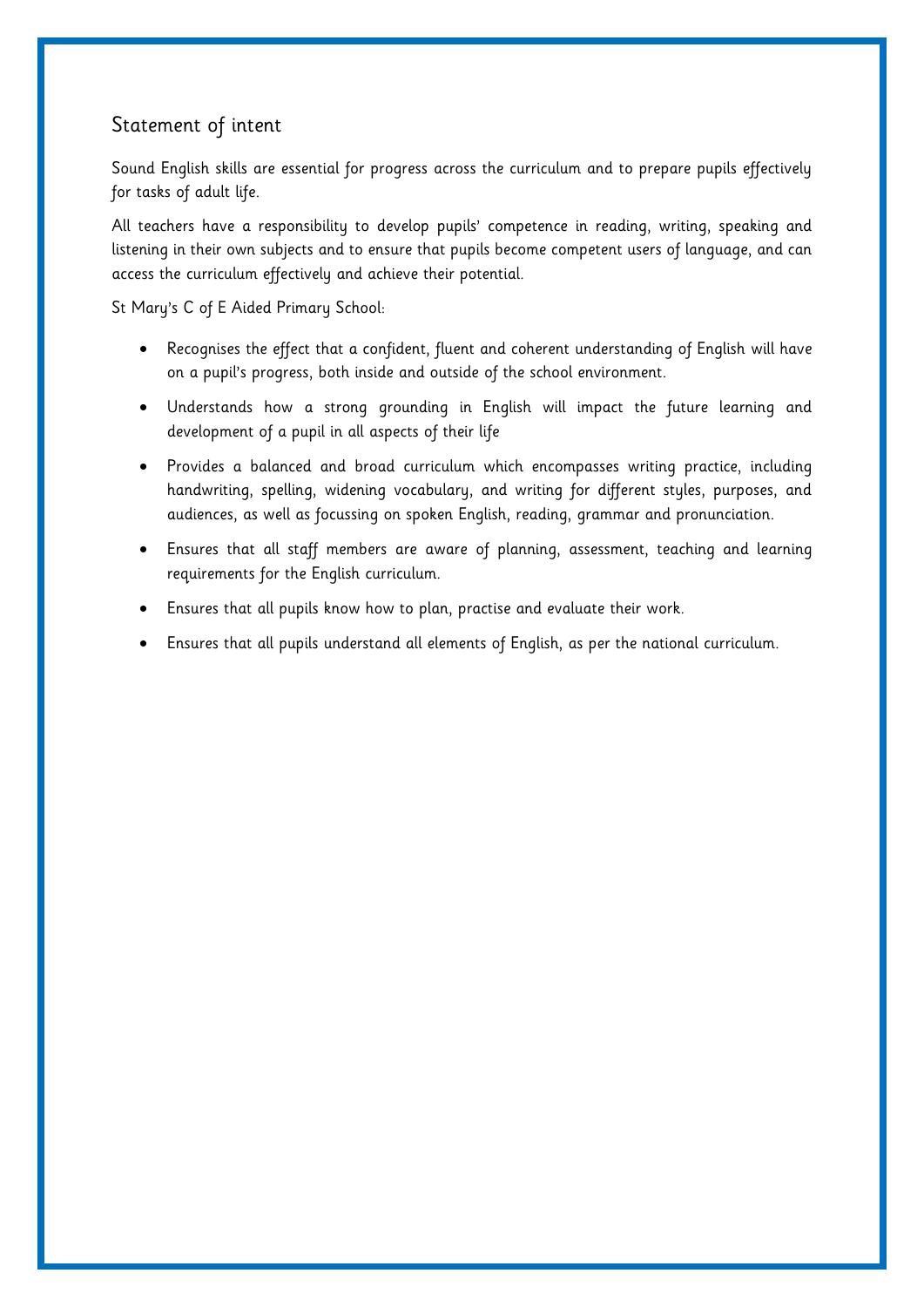## <span id="page-3-0"></span>**1.** Legal framework

- 1.1. This policy has been created with regard to the following statutory guidance:
	- DfE (2013) 'English programmes of study: key stages 1 and 2'
	- DfE (2017) 'Statutory framework for the early years foundation stage'

### <span id="page-3-1"></span>**2.** Roles and responsibilities

- 2.1. The headteacher is responsible for:
	- Appointing an appropriate subject leader.
	- Ensuring that appropriate procedures are in place for reporting and managing accidents.
	- Ensuring that effective health and safety procedures are in place.
	- Completing a risk assessment.
- 2.2. The subject leader is responsible for:
	- Encouraging staff to provide effective learning opportunities for pupils.
	- Help to expand on colleagues' areas of expertise in English.
	- Organising the deployment of resources and carrying out an annual audit of all related resources.
	- Liaising with teachers across all phases.
	- Communicating developments in the subject to all teaching staff and the senior leadership team (SLT), as appropriate.
	- Leading staff meetings and providing staff members with the appropriate training.
	- Organising, providing and monitoring CPD opportunities regarding English skills.
	- Ensuring common standards are met for recording and assessing pupils' performance.
	- Advising on the contribution of English in other curriculum areas, including crosscurricular and extra-curricular activities.
	- Collating assessment data and setting new priorities for the development of English in subsequent years.
- 2.3. The classroom teacher(s) is/are responsible for:
	- Acting in accordance with this policy.
	- Ensuring progression of pupils' English skills, with due regard to the national curriculum.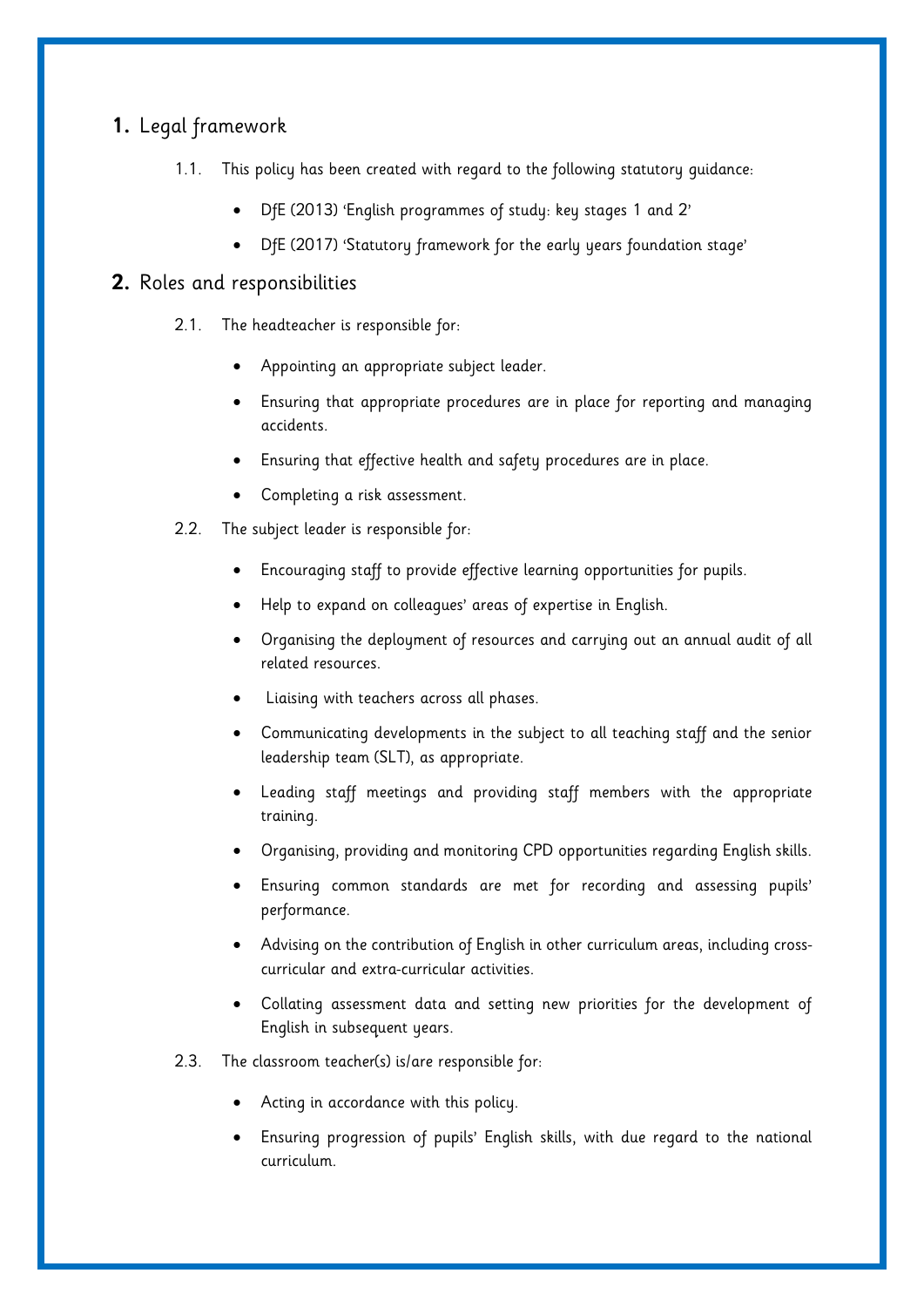- Planning lessons effectively, ensuring a range of teaching methods are used to cover the content of the national curriculum.
- Liaising with the subject leader about key topics, resources and support for individual pupils.
- Monitoring the progress of pupils in their class and reporting this on an annual basis.
- Reporting any concerns regarding the teaching of the subject to the subject leader or a member of the SLT.
- Undertaking any training that is necessary in order to effectively teach English.
- 2.4. The special educational needs coordinator (SENCO) is responsible for:
	- Liaising with the subject leader in order to implement and develop specialist English-based learning throughout the school.
	- Organising and providing training for staff regarding the English curriculum for pupils with special educational needs and disabilities (SEND).
	- Advising staff on how best to support pupils' needs.
	- Advising staff on the inclusion of English objectives in pupils' individual educational plans.
	- Advising staff on the use of teaching assistant (TAs) in order to meet pupils' needs.
- 2.5. The pupil is responsible for:
	- Ensuring they complete work on time and to the best of their ability.
	- Ensuring they behave in accordance with the Pupil Code of Conduct.

### <span id="page-4-0"></span>**3.** Early years foundation stage (EYFS)

- 3.1. All pupils within the EYFS are taught to develop their English skills as an integral part of the topic work covered during the academic year.
- 3.2. All English objectives are underpinned by the areas of learning and development that are required to shape educational programmes in early years settings.
- 3.3. In accordance with the English area of the early learning goals outlined in the 'Statutory framework for the early years foundation stage' (2017), pupils will be taught to:
	- Listen to stories, accurately anticipating key events and respond to what they hear with relevant comments, questions or actions.
	- Answer 'how' and 'why' questions about their experiences and in response to stories or events.
	- Use past, present and future forms accurately when talking about events that have happened or are to happen in the future.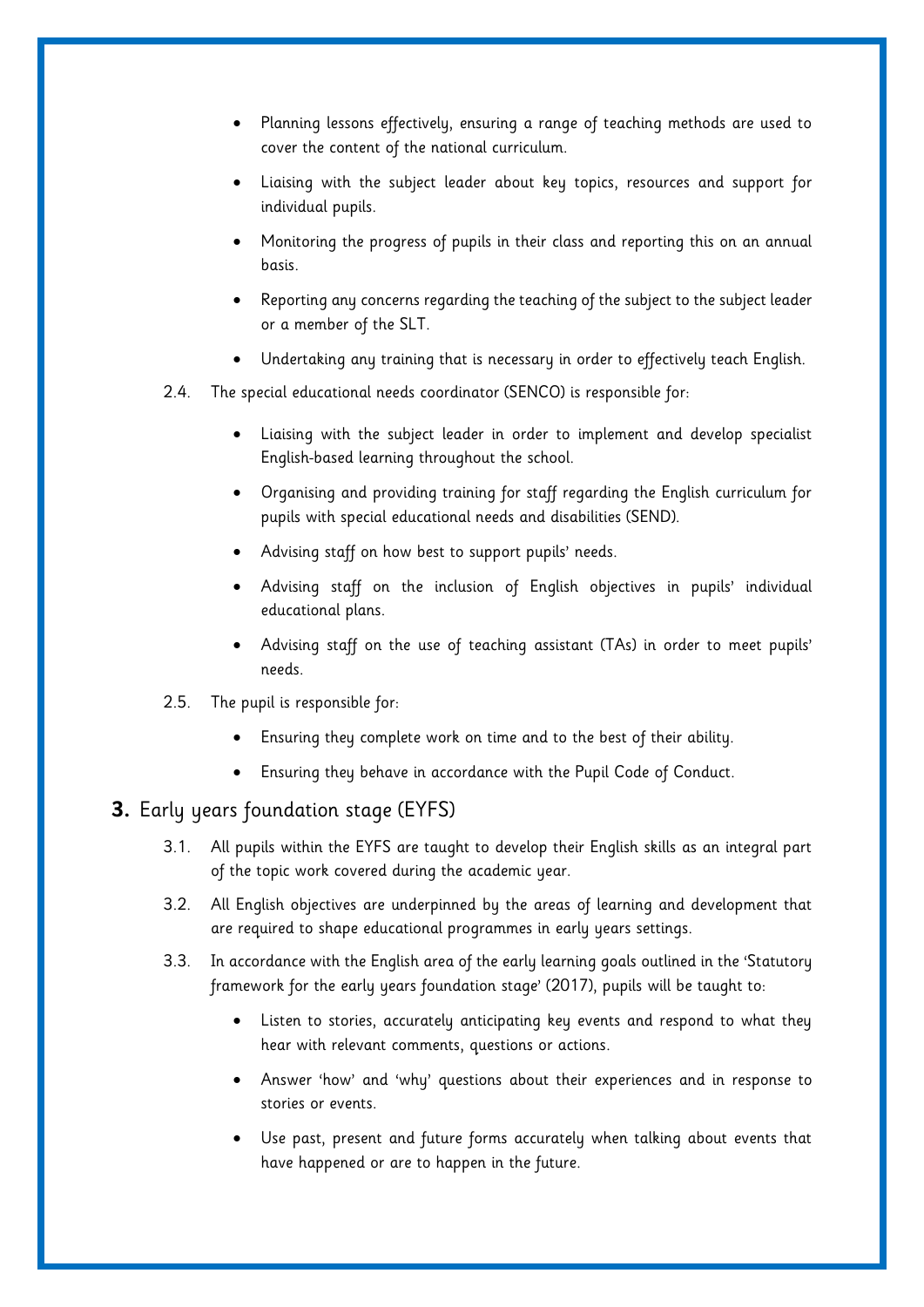- Develop their own narratives and explanations by connecting ideas or events.
- Be confident with speaking in a familiar group, will talk about their ideas, and will choose the resources they need for their chosen activities.
- Work as part of a group or class, and understand and follow the rules.
- Read and understand simple sentences.
- Use phonic knowledge to decode regular words and read them aloud accurately.
- Read some common irregular words.
- Demonstrate understanding when talking with others about what they have read.
- Use their phonic knowledge to write words in ways which match their spoken sounds.
- Write some irregular common words.
- Write simple sentences which can be read by themselves and others.
- Spell some words correctly and others are phonetically plausible.
- Use everyday language to talk about size, weight, capacity, position, distance, time and money to compare quantities and objects and to solve problems.

#### <span id="page-5-0"></span>**4.** Teaching and learning

- 4.1. The English curriculum is delivered everyday for KS1, and five times a week for KS2.
- 4.2. Grammatical errors are corrected on written work by classroom teachers, and discussed orally with pupils where necessary.
- 4.3. Classroom teachers will use high-quality resources which effectively model English skills and demonstrate good practice.
- 4.4. Pupils will be encouraged, by their classroom teachers, to discuss their English skills with their peers and with the whole class before beginning their written work.
- 4.5. Pupils will be given sufficient time to discuss, plan and edit their work.
- 4.6. In regards to handwriting, writing frames and scaffolds will be provided for pupils who are less confident, in order to develop their handwriting skills.
- 4.7. To broaden pupils' vocabulary and improve understanding, the following teaching methods will be implemented by classroom teachers:
	- Spelling lists and key words to take home and practise.
	- Using displays of key words linked to topics and subjects.
	- Practising using the correct vocabulary orally.
	- Dedicating lessons focussed on word patterns and choices.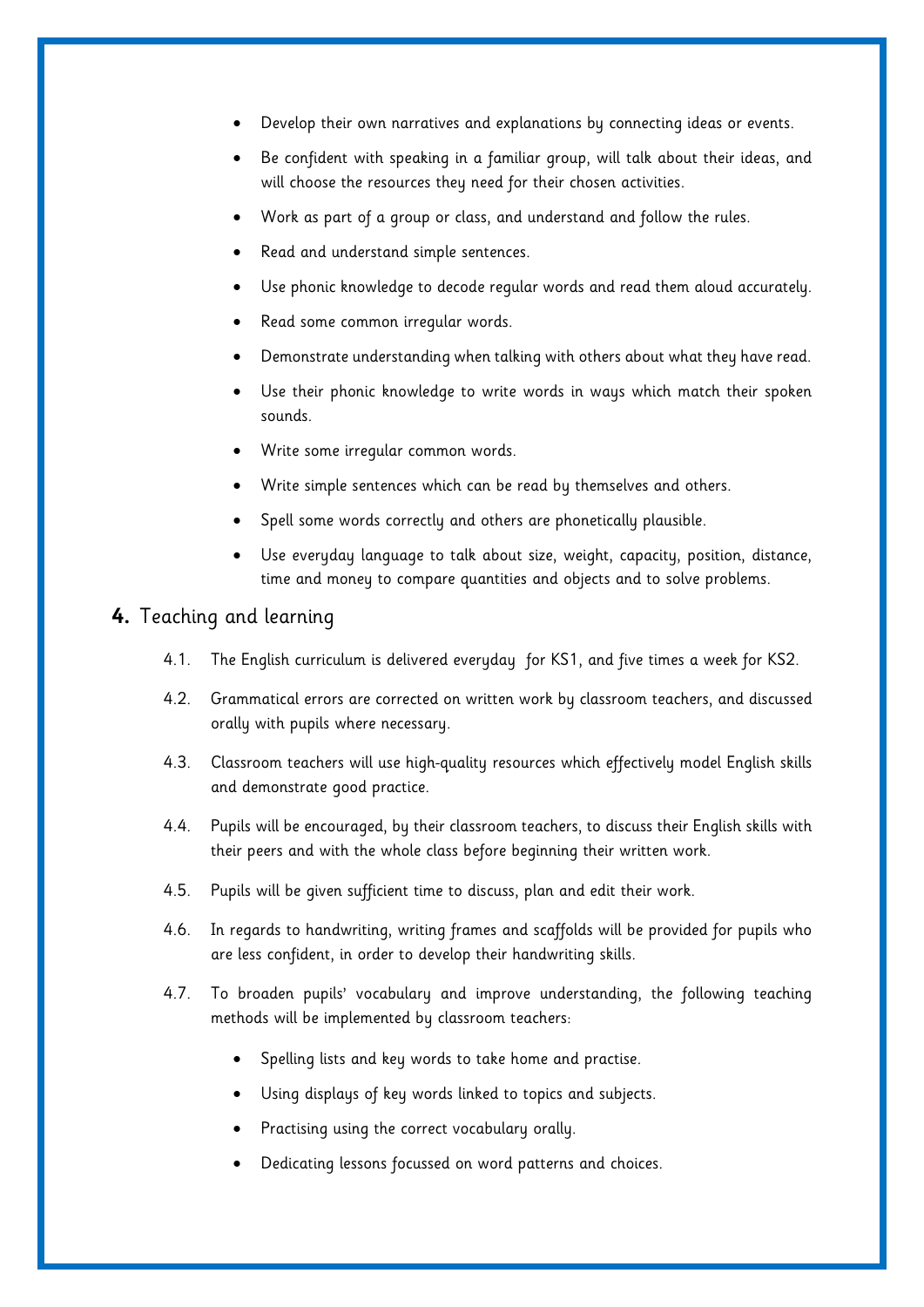- Encouraging the use of dictionaries and thesauruses.
- Reading a variety of examples of texts to explore new vocabulary.
- Providing one-to-one support, where necessary.
- 4.8. Classroom teachers will encourage the development of speaking and listening through activities within each English lesson.
- 4.9. Speaking and listening will be commented on where appropriate in pupils' books, with positive work/progress rewarded using reward stickers.
- 4.10. Systems such as 'collaborative group work' structures are to be used to ensure active participation in group and class discussions.
- 4.11. Pupils will be provided with checklists to self-assess their work and the work of peers, so they can share ideas and evaluate work effectively.
- 4.12. The classroom teacher, in collaboration with the subject leader, will ensure that every pupils' needs are met by:
	- Setting tasks which can have a variety of responses.
	- Providing resources of differing complexity, according to the ability of the pupils.
	- Utilising TAs to ensure that all pupils are satisfactorily supported.

#### <span id="page-6-0"></span>**5.** Planning

- 5.1. Planning of the English curriculum is focussed on five core areas:
	- Teaching pupils to read easily, fluently and with good understanding.
	- Developing the habit of reading widely and often, for both pleasure and information, which in turn will develop an appreciation for our literary heritage.
	- Pupils will acquire a wide vocabulary, an understanding of grammar and knowledge of linguistic conventions for reading, writing and spoken language.
	- Pupils will write clearly, accurately and coherently, adapting language and style in and for a range of contexts, purposes and audiences.
	- Ensuring pupils feel confident with discussion; pupils should be able to elaborate and explain clearly their understanding and ideas, in order to learn.
- 5.2. The school creates long-term, medium-term, and short-term plans for delivery of the writing curriculum – these are as follows:
	- Long-term: includes the topics studied in each term during the key stage.
	- Medium-term: includes the details of work studied during each term.
	- Short-term: includes the details of work studied during each lesson.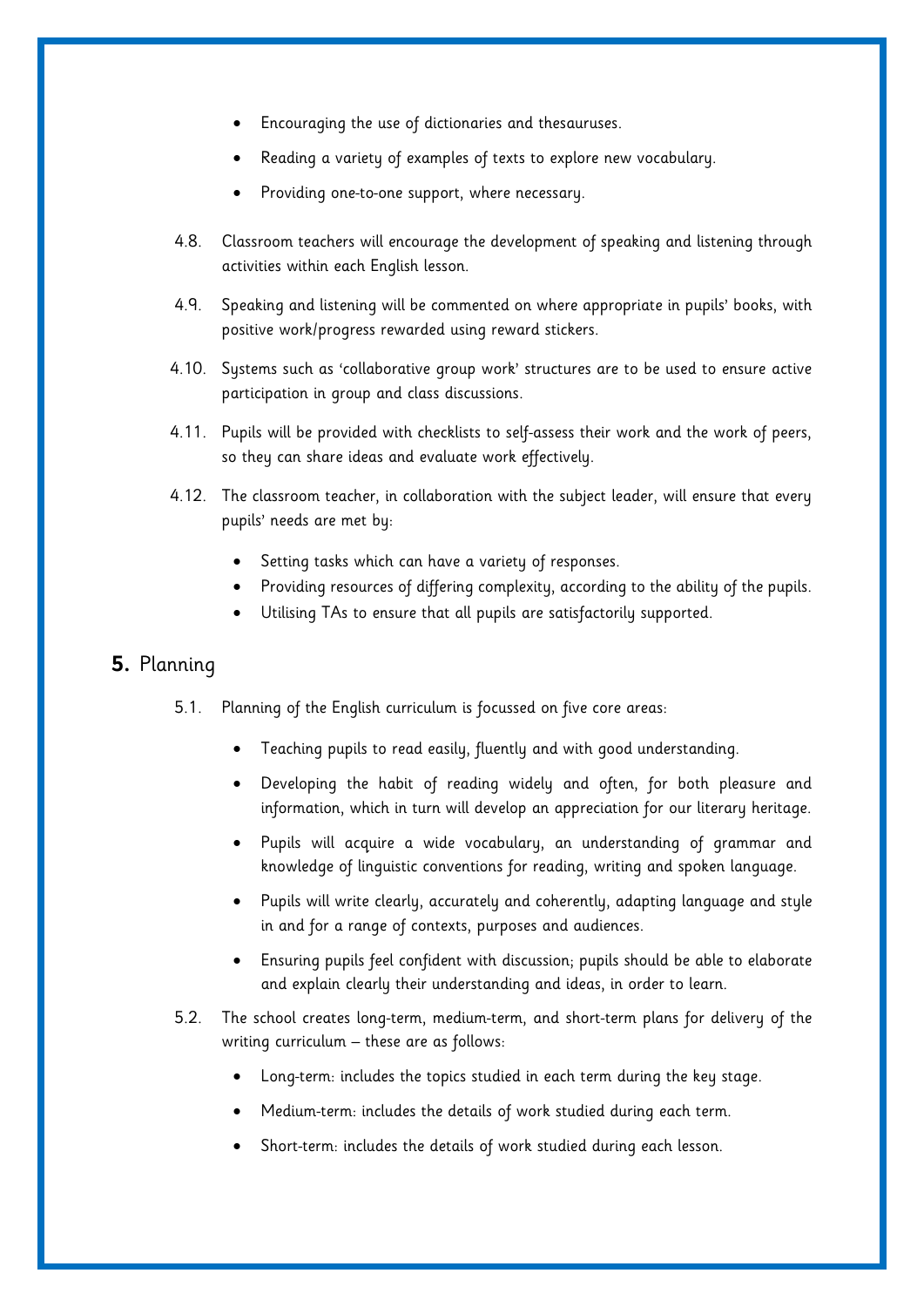- 5.3. The subject leader is responsible for reviewing and updating long-term and mediumterm plans, and communicating those to teachers.
- 5.4. Teachers are responsible for reviewing and updating short-term plans, building on the medium-term plans, taking into account pupils' needs and identifying the methods in which topics could be taught.
- 5.5. All relevant staff members are briefed on the school's planning procedures as part of their staff training.
- 5.6. In the school, English is taught both as a singular lesson and as part of cross-cultural themes where appropriate.
- 5.7. Teachers will use the key learning content in the DfE's statutory guidance 'English programmes of study: key stages 1 and 2', published in 2013.
- 5.8. Lesson plans will demonstrate a balance of interactive and independent elements used in teaching, ensuring that all pupils engage with their learning.
- 5.9. There will be a clear focus on direct, instructional teaching and interactive oral work with the whole class and targeted groups.
- 5.10. Long-term planning will be used to outline the units to be taught within each year group.
- 5.11. Medium-term planning will be used to outline the vocabulary and skills that will be taught in each unit of work, as well as highlight the opportunities for assessment.
- 5.12. Medium-term plans will identify learning objectives, main learning activities and differentiation between units of work.
- 5.13. Medium-term plans will be shared with the subject leader to ensure there is a progression between years.
- 5.14. Short-term planning will be used flexibly to reflect the objectives of the lesson, the success criteria and the aims of the next lesson.
- 5.15. Schemes of works for phonics, grammar and spelling are used when developing lesson plans to ensure developmental learning, building on pupils' prior knowledge.
- 5.16. All English activities are built so that they build upon a pupil's prior knowledge. All pupils of all abilities are provided with the opportunity to develop their skills, knowledge and confidence, ensuring progression through increasing class challenges.
- 5.17. All lessons will have clear learning objectives, which are shared and reviewed with pupils.
- 5.18. Teachers will plan homework that will take a variety of formats, including reading, writing, speaking, and comprehension tasks, which will ensure positive learning for pupils through different teaching techniques.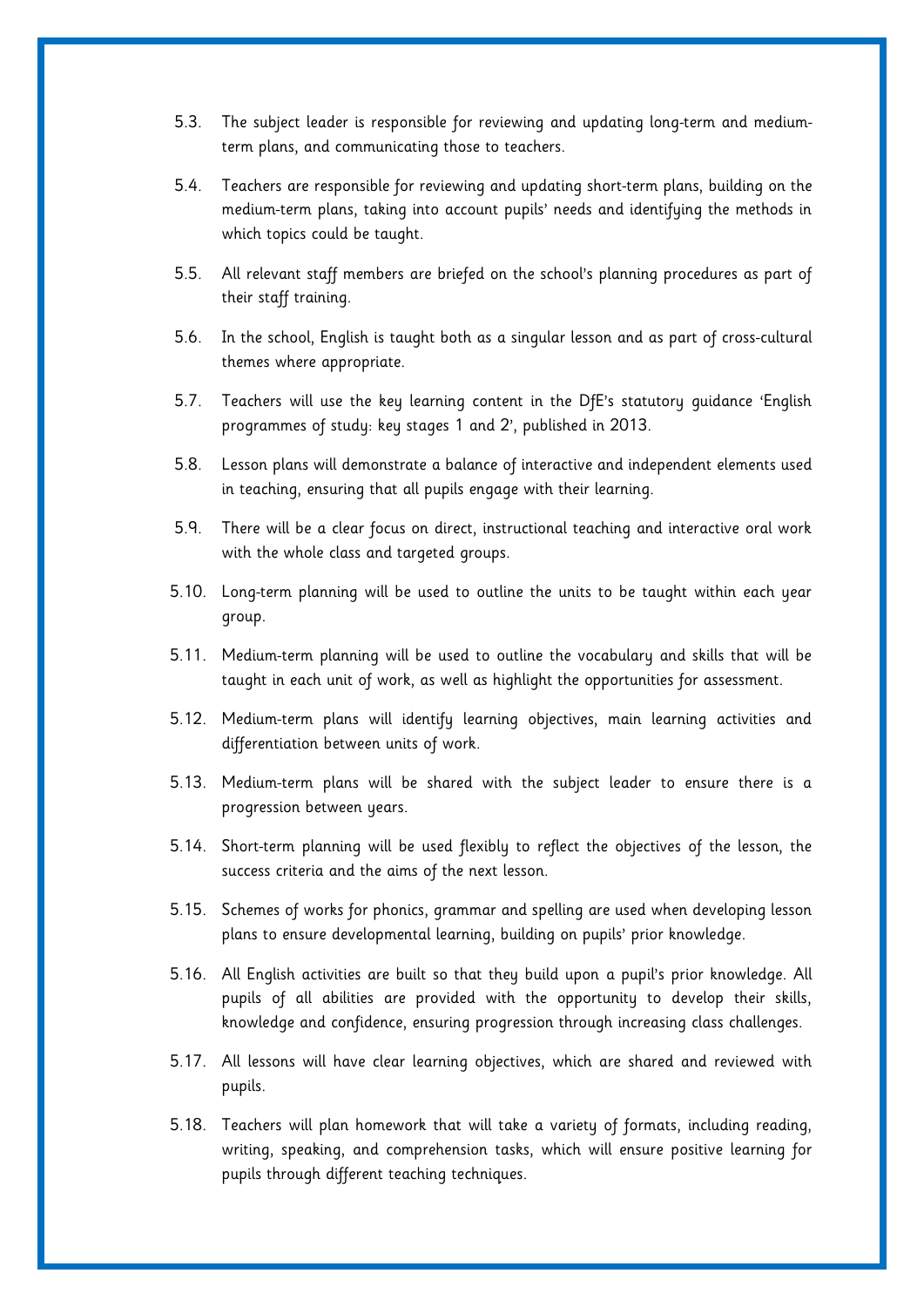## <span id="page-8-0"></span>**6.** Homework

- 6.1. Homework will be set on a weekly basis and will follow and build upon the week's lesson objectives.
- 6.2. Homework will be varied according to the different abilities of pupil this includes difficulty and the time required to complete work.
- 6.3. Homework will focus on numerous aspects of English, for example, handwriting practice, reading, expanding vocabulary etc.

| Year group | Numbers of tasks (weekly) |
|------------|---------------------------|
| Reception  | 0                         |
| Year 1     | $1 - 2$                   |
| Year 2     | $2 - 3$                   |
| Year 3     | $2 - 3$                   |
| Year 4     | $3-4$                     |
| Year 5     | $3-4$                     |
| Year 6     | $4 - 5$                   |

6.4. English homework is distributed to pupils as follows:

- 6.5. Pupils will be set weekly English assessments to ascertain their level of progression, and to evaluate the need for additional support.
- 6.6. Pupils will be set weekly homework to practise reading, ahead of a weekly reading test.
- 6.7. Spelling homework is set in accordance with the school's Primary Spelling Policy.
- 6.8. Writing tasks; including story writing, handwriting practise, and writing to improve stamina etc., will be set weekly.

# <span id="page-8-1"></span>**7.** Assessment and reporting

- 7.1. Pupils will be assessed and their progression recorded in line with the school's Primary Assessment Policy.
- 7.2. [Nurseries only] Children aged between two and three will be assessed in accordance with the 'Statutory framework for the early years foundation stage' 2017, in order to identify each child's strengths and identify any areas where progress is below the expected level.
- 7.3. An EYFS Profile will be completed for each pupil in the final term of the year in which they reach age five.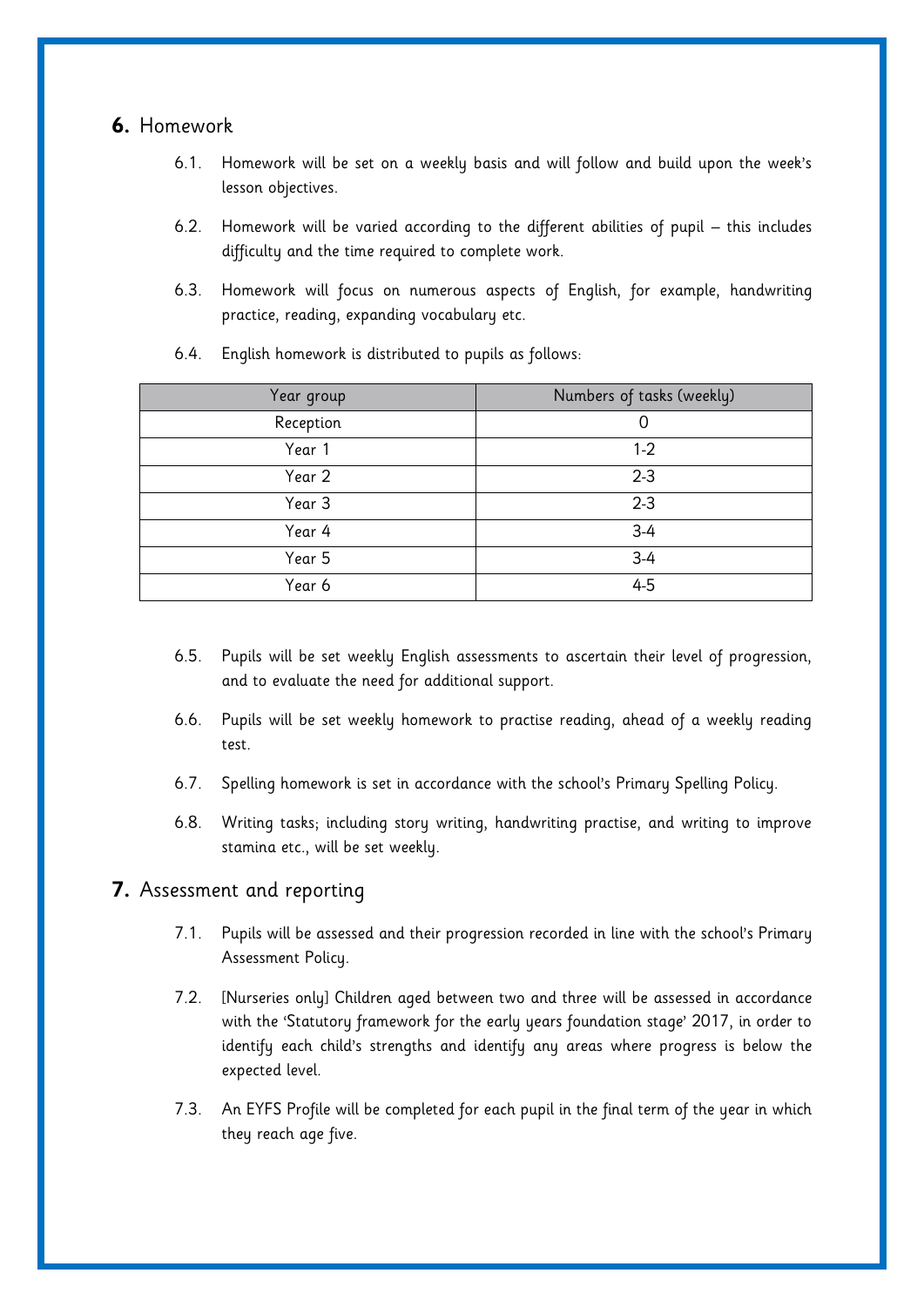- 7.4. The progress and development of pupils within the EYFS is assessed against the early learning goals outlined in the 'Statutory framework for the early years foundation stage'.
- 7.5. Throughout the year, teachers will plan on-going creative assessment opportunities in order to gauge whether pupils have achieved the key learning objectives.
- 7.6. Assessments will be undertaken in various forms, including the following:
	- Talking to pupils and asking questions.
	- Discussing pupils' work with them.
	- Marking work against the learning objectives.
	- Pupils' self-evaluation of their work and their peers' work.
	- Classroom tests and formal exams.
- 7.7. Teachers attend weekly meetings to discuss the progress of pupils, and regularly monitor the progress if pupils during lessons. When doing so, they consider, but are not limited to, the following questions:
	- Is the writing legible?
	- Are letters in the correct shape?
	- Is the space between words, lines and letters appropriate?
	- Is the size of the writing appropriate?
	- How many pupils are achieving the standards set out in the national curriculum?
	- Is there undue hesitation when reading?
	- Can the pupil decipher an unknown word?
	- Is the pupil confident with reading aloud?
	- Can the pupil speak with confidence?
	- Is the pupil making the expected progress set out in the national curriculum?
- 7.8. Formative assessment, which is carried out informally throughout the year, enables teachers to identify pupils' understanding of subjects and inform their immediate lesson planning.
- 7.9. In terms of summative assessments, the result of end-of-year assessments will be passed to the relevant members of staff, such as pupils' future teachers, in order to demonstrate where pupils are at a given point.
- 7.10. Summative assessments are also used at the end of a unity of work. Teachers will make a judgement about the work of each pupil in relation to the national curriculum – the score will be noted in pupils' workbooks.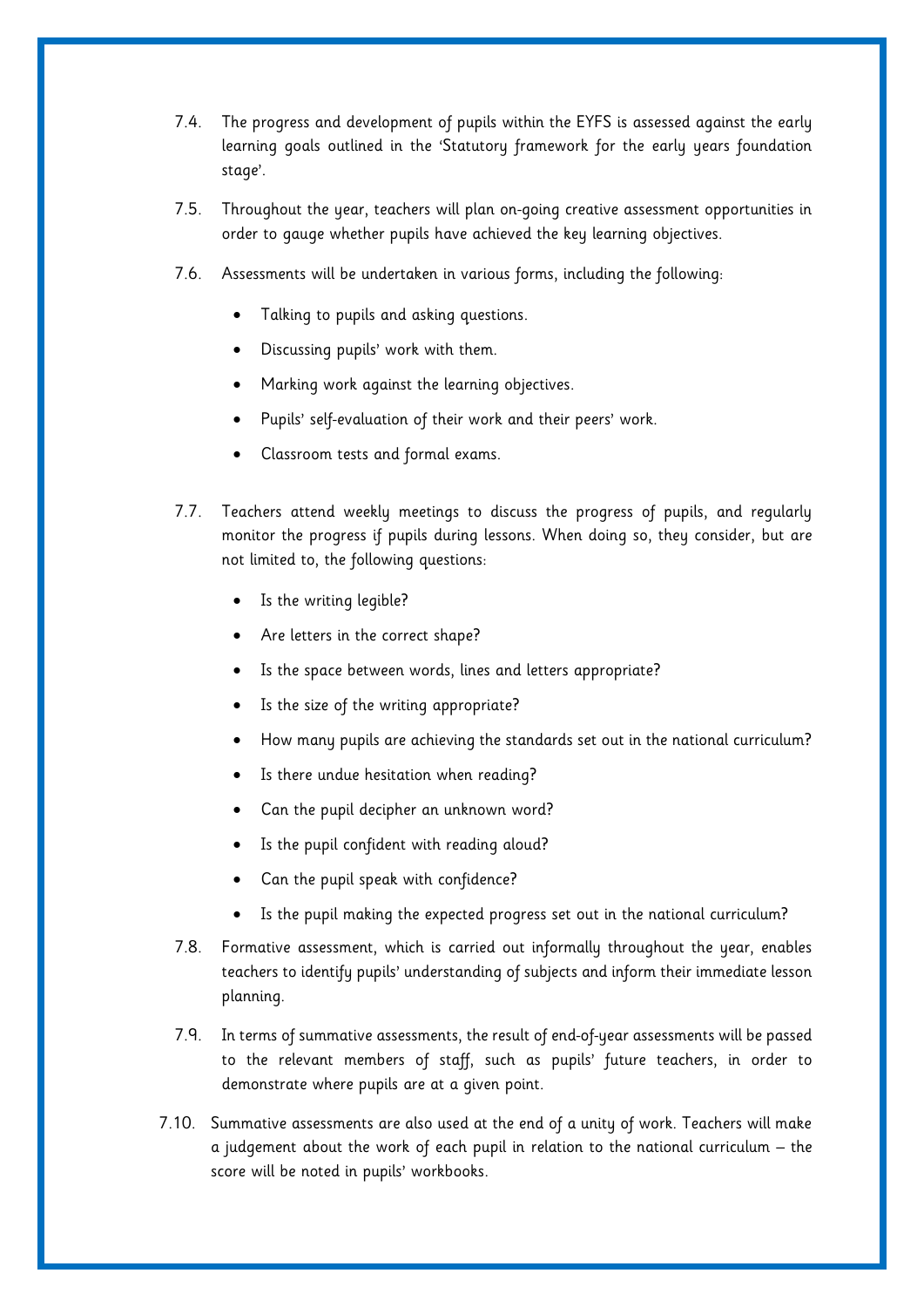- 7.11. Standardised tests will be used once a year, towards the end of the academic year, to measure each pupil's attainment in all areas of English. These results will be compared with an 'average' for all pupils of that age.
- 7.12. Parents will be provided with a written report about their child's progress during the Summer term every year. These will include information on pupils' attitudes towards English and their progress. An opportunity will be provided for parents to discuss this report with the relevant teachers.
- 7.13. Verbal reports will be provided at parent-teacher interviews during the Autumn and Spring terms.
- 7.14. The progress of pupils with SEND will be monitored by the SENCO.

### <span id="page-10-0"></span>**8.** Cross-curricular links

8.1. The English skills that are developed in English lessons are applied to and in every lesson that is conducted in accordance to the national curriculum. English skills make up the basis for all other future skills.

Mathematics:

- In regards to mathematics, English skills contribute greatly. EYFS students encounter patterns, spaces and shapes in English lessons.
- Further on in their development, pupils will learn a new and wider vocabulary which will include mathematic-specialist terms.
- Children in KS1 come across stories that involve rhymes that include counting and sequencing.

#### Science:

 Pupils are expected to engage in research during science lessons. English skills are used here for writing a range of reports, and for verbally explaining their findings to the class and to a teacher.

Humanitarian subjects:

- Humanitarian subjects include history, geography and religious studies. These subjects require a technical and subject-specific jargon. English skills will be utilised here when learning the new jargon.
- Researching is also required for these subjects, meaning that the register in which any work is written often needs to be adapted depending upon the task set.

Drama: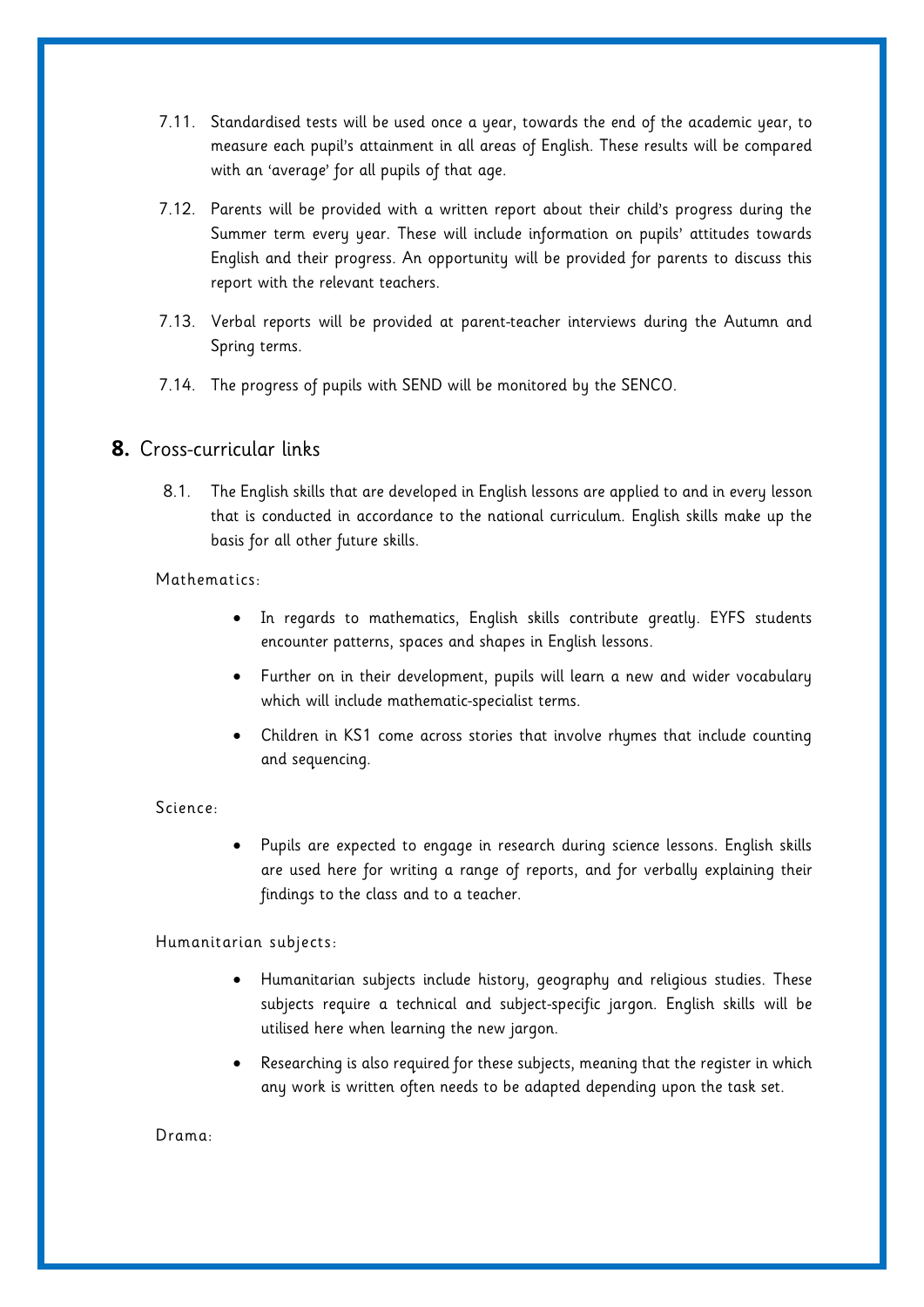English skills are fundamental for oral expression. Effective English skills will ensure a pupil feels confident taking part in group tasks and class discussion/performance.

ICT:

 Using computer software, such as Word, develops a pupil's understanding of jargon, lexicon, sentence structure and many grammatical rules.

## <span id="page-11-0"></span>**9.** Equal opportunities

- 9.1. All pupils will have equal access to the English curriculum.
- 9.2. Gender, learning ability, physical ability, ethnicity, linguistic ability and/or cultural circumstances will not impede pupils from accessing English lessons.
- 9.3. If English is an additional language (EAL), a TA will be allocated to the pupil to provide extra help where needed. Additionally, outside support can be offered to the pupil.
- 9.4. Where it is inappropriate for a pupil to participate in a lesson due to reasons related to any of the factors outlined above, the lesson will be adapted to meet the pupil's needs and alternative arrangements involving extra support will be provided where necessary.
- 9.5. Cultural and gender differences are positively reflected in lessons and teaching materials used.

## <span id="page-11-1"></span>**10.** Monitoring and review

- 10.1. This policy will be reviewed annually by the subject leader.
- 10.2. The subject leader will monitor teaching and learning in English at St Mary's C of E Aided Primary School, ensuring that the content of the national curriculum is covered across all phases of pupils' education.
- 10.3. A named member of the governing board will be briefed to oversee the teaching of English, and meets regularly with the subject leader to review progress.
- 10.4. Any changes made to this policy will be communicated to all teaching staff.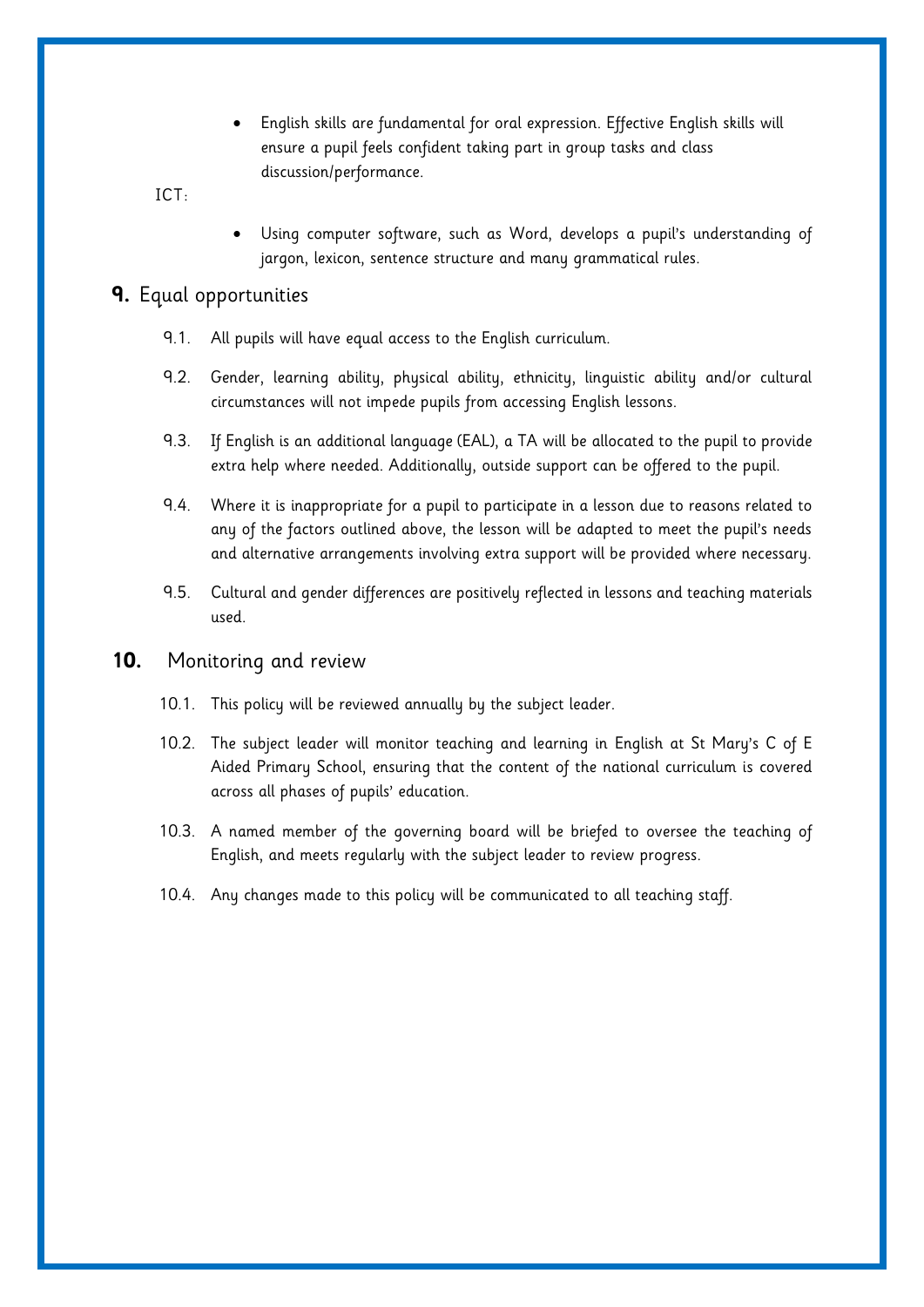# <span id="page-12-0"></span>English programmes of study: key stages 1 and 2

All pupils within KS1 and KS2 are taught English in line with the requirements of the English national curriculum.

# Years 1-6

Spoken language:

- Listen and respond appropriately to adults and their peers.
- Ask relevant questions to extend their understanding and knowledge.
- Use relevant strategies to build their vocabulary.
- Articulate and justify answers, arguments and opinions.
- Give well-structured descriptions, explanations and narratives for different purposes, including for expressing feelings.
- Maintain attention and participate actively in collaborative conversations, staying on topic and initiating and responding to comments.
- Use spoken language to develop understanding through speculating, hypothesising, imagining and exploring ideas.
- Speak audibly and fluently with an increasing command of Standard English.
- Participate in discussions, presentations, performances, role play, improvisations and debates.
- Gain, maintain and monitor the interest of the listener(s).
- Consider and evaluate different viewpoints, attending to and building on the contributions of others.
- Select and use appropriate registers for effective communication.

## Year 1

Reading – word reading:

- Apply phonic knowledge and skills as the route to decode words.
- Respond speedily with the correct sound to graphemes (letters or groups of letters) for all 40+ phonemes, including, where applicable, alternative sounds for graphemes.
- Read accurately by blending sounds in unfamiliar words containing Grapheme Phoneme Correspondences (GPCs) that have been taught.
- Read common exception words, noting unusual correspondences between spelling and sound and where these occur in the word.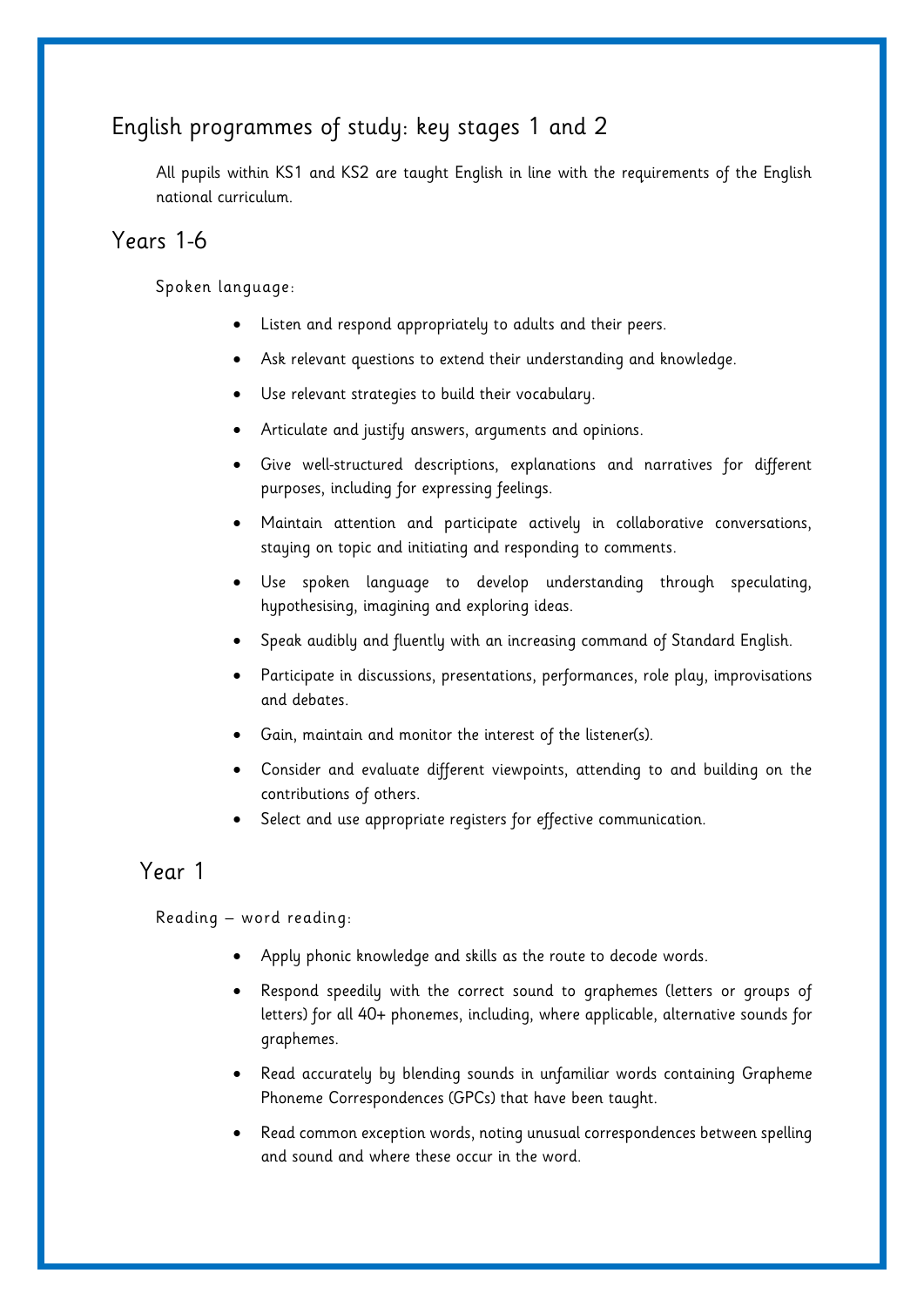- Read words containing taught GPCs and –s, –es, –ing, –ed, –er and –est endings.
- Read other words of more than one syllable that contain taught GPCs.
- Read words with contractions, for example, I'm, I'll and we'll, and understand that the apostrophe represents the omitted letter(s).
- Accurately read aloud books that are consistent with their developing phonic knowledge and that do not require them to use other strategies to work out words.
- Re-read these books to build up their fluency and confidence in word reading.

Reading – comprehension:

- Develop pleasure in reading, motivation to read, vocabulary and understanding by:
	- ̶ Listening to and discussing a wide range of poems, stories and nonfiction at a level beyond that at which they can read independently.
	- ̶ Being encouraged to link what they read, or hear read, to their own experiences.
	- ̶ Becoming very familiar with key stories, fairy stories and traditional tales, retelling them and considering their particular characteristics.
	- ̶ Recognising and joining in with predictable phrases.
	- ̶ Learning to appreciate rhymes and poems, and to recite some by heart.
	- ̶ Discussing word meanings, linking new meanings to those already known.
- Understand both the books they can already read accurately and fluently and those they listen to by:
	- ̶ Drawing on what they already know or on background information and vocabulary provided by the teacher.
	- ̶ Checking that the text makes sense to them as they read and correct inaccurate reading.
	- ̶ Discussing the significance of the title and events.
	- ̶ Making inferences on the basis of what is being said and done.
	- Predicting what might happen on the basis of what has been read so far.
- Participate in discussion about what is read to them, taking turns and listening to what others say.
- Explain clearly their understanding of what is read to them.

Writing – transcription: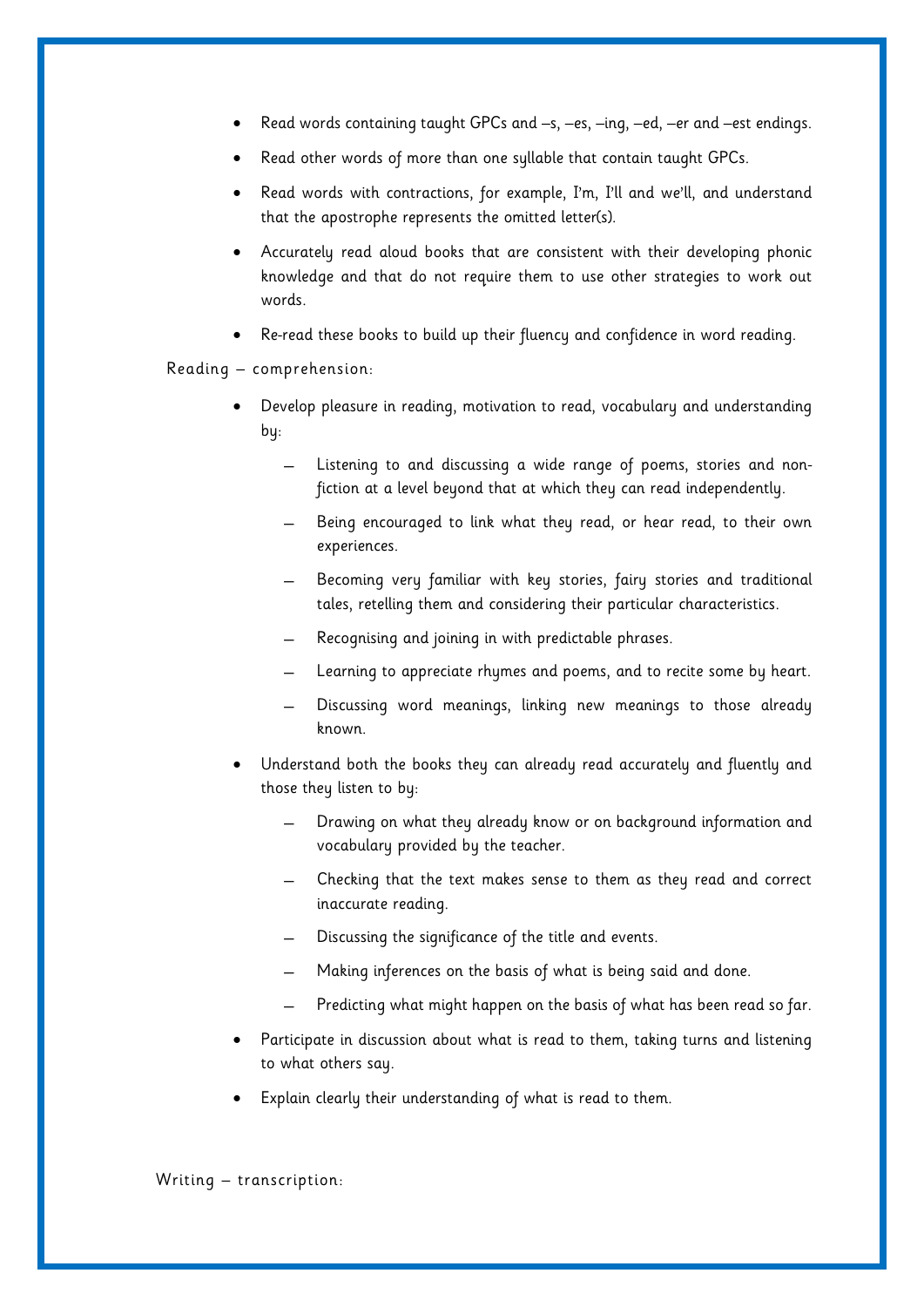- Spell:
	- ̶ Words containing each of the 40+ phonemes already taught.
	- Common exception words.
	- The days of the week.
- Name the letters of the alphabet:
	- ̶ Naming the letters of the alphabet in order.
	- ̶ Using letter names to distinguish between alternative spellings of the same sound.
- Add prefixes and suffixes:
	- ̶ Using the spelling rule for adding -s or -es as the plural marker for nouns and the third person singular marker for verbs.
	- ̶ Using the prefix un-.
	- ̶ Using -ing, -ed, -er and -est where no changes are needed in the spelling of root words, for example helping, helper, eating, quicker and quickest.
- Apply simple spelling rules and guidance, as listed in [English Appendix 1,](https://www.gov.uk/government/uploads/system/uploads/attachment_data/file/335186/PRIMARY_national_curriculum_-_English_220714.pdf) as seen in the national curriculum.
- Write from memory simple sentences dictated by the teacher that include words using the GPCs and common exception words taught so far.

#### Handwriting:

- Sit correctly at a table, holding a pencil comfortably and correctly.
- Begin to form lower-case letters in a correct direction, starting and finishing in the right place.
- Form capital letters.
- Form digits 0-9.
- Understand which letters belong to which handwriting 'families' (i.e. letters that are formed in similar ways) and to practice these.

#### Writing – composition:

- Write sentences by:
	- Saying out loud what they are going to write about.
	- ̶ Composing a sentence orally before writing it.
	- ̶ Sequencing sentences to form short narratives.
	- ̶ Re-reading what they have written to check that it makes sense.
- Discuss what they have written with the teacher or other pupils.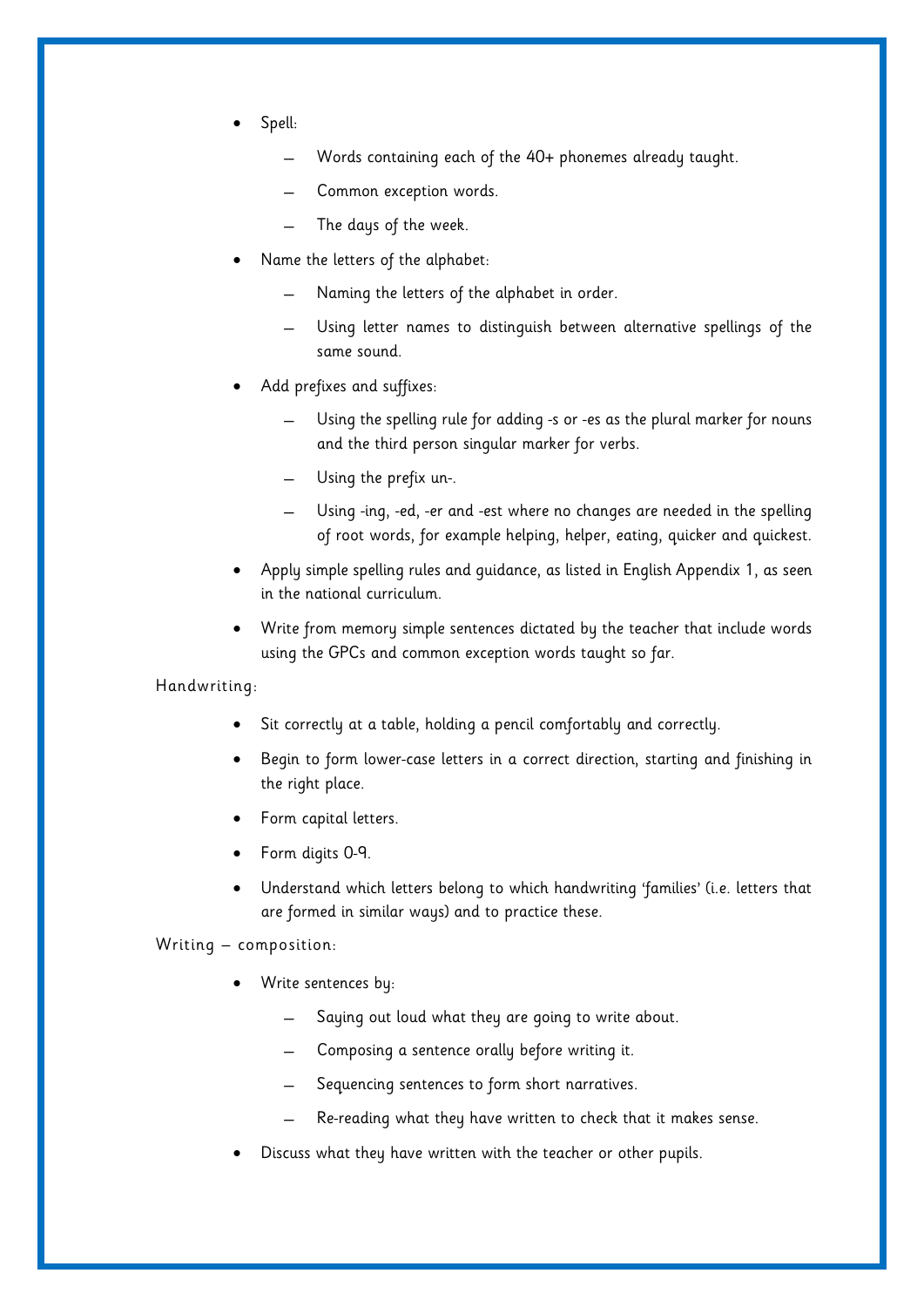Read aloud their writing clearly enough to be heard by their peers and the teacher.

Writing – vocabulary, grammar and punctuation:

- Develop their understanding of the concepts set out in [English Appendix 2](https://www.gov.uk/government/uploads/system/uploads/attachment_data/file/335186/PRIMARY_national_curriculum_-_English_220714.pdf) by:
	- Leaving spaces between words.
	- ̶ Joining words and joining clauses using.
	- ̶ Beginning to punctuate sentences using a capital letter and a full stop, question mark or exclamation mark.
	- ̶ Using a capital letter for names of people, places, the days of the week, and the personal pronoun 'I'.
	- ̶ Learning the grammar for Year 1 in English Appendix 2.
- Use the grammatical terminology in English Appendix 2 in discussing their writing.

# Year 2

Reading – word reading:

- Continue to apply phonetic knowledge and skills to decode works until automatic decoding has become embedded and reading is fluent.
- Read accurately by blending the sounds in the words that contain the graphemes taught so far, especially recognising alternative sounds for graphemes.
- Read accurately words of two or more syllables that contain the same graphemes as above.
- Read words containing common suffixes.
- Read further common exception words, noting unusual correspondences between spelling and sound and where these occur in the word.
- Read most words quickly and accurately, without overt sounding and blending, when they have been frequently encountered.
- Read aloud books closely matched to their improving phonic knowledge, sounding out unfamiliar words accurately, automatically and without undue hesitation.

Re-read these books to build up their fluency and confidence in word reading.

Reading – comprehension:

 Develop pleasure in reading, motivation to read, vocabulary and understanding by: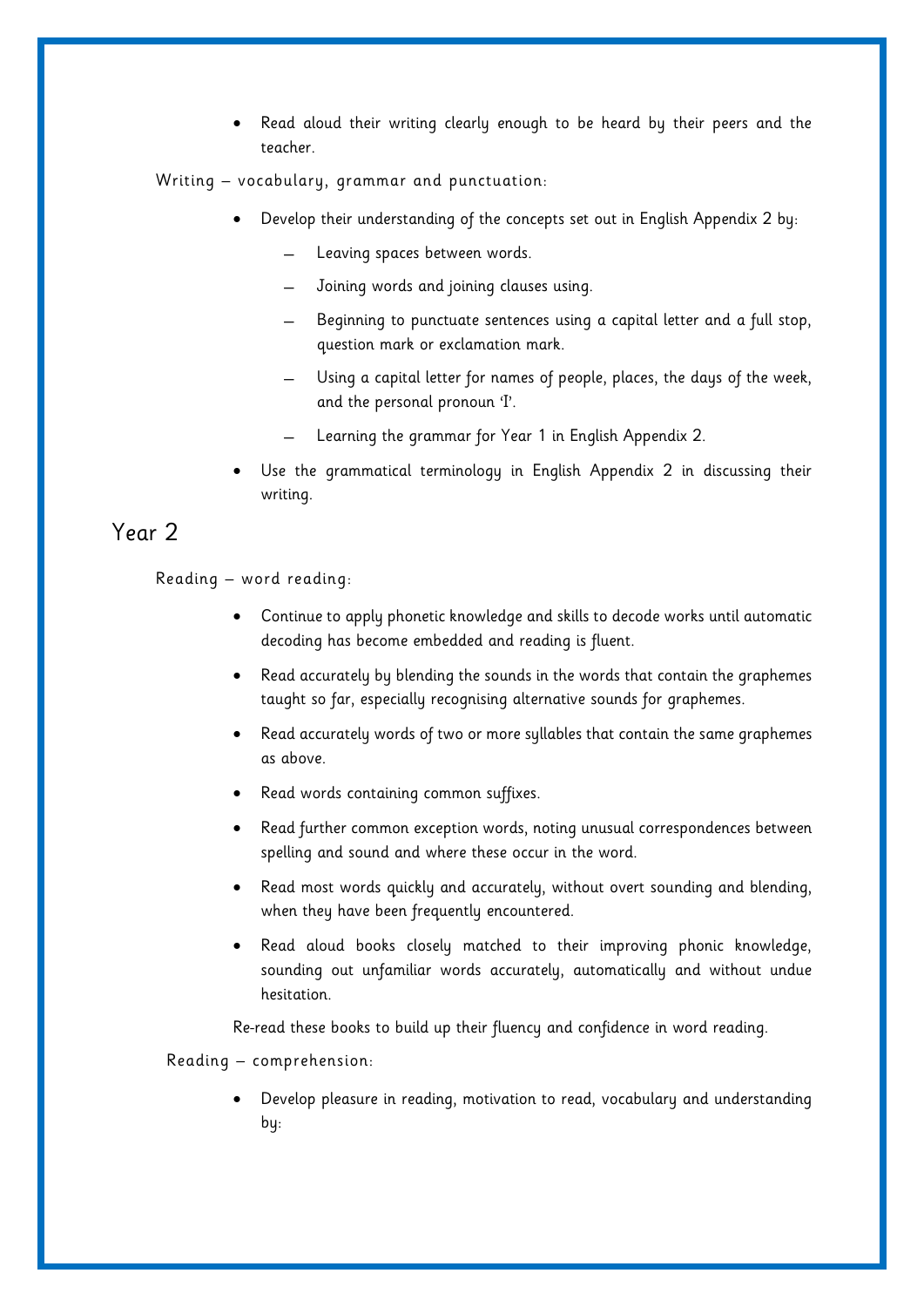- Listening to, discussing and expressing views about a wide range of contemporary and classical poetry, stories and non-fiction at a level beyond that at which they can read independently.
- ̶ Discussing the sequence of events in books and how items of information are related.
- ̶ Becoming increasingly familiar with and retelling a wider range of stories, fairy stories and traditional tales.
- ̶ Being introduced to non-fiction books that are structured in different ways.
- ̶ Recognising simple recurring literary language in stories and poetry.
- ̶ Discussing and clarifying the meanings of words, linking new meanings to known vocabulary.
- ̶ Discussing their favourite words and phrases.
- ̶ Continuing to build up a repertoire of poems learnt by heart, appreciating these and reciting some, with appropriate intonation to make the meaning clear.
- Understand both books that they can already read accurately and fluently and those they listen to by:
	- ̶ Drawing on what they already know, or background information and vocabulary provided by the teacher.
	- ̶ Checking that the text makes sense to them as they read and correct inaccurate reading.
	- ̶ Making inferences on what is being said and done.
	- ̶ Answering and asking questions.
	- Predicting what might happen on the basis of what has been read so far.
- Participate in discussion about books, poems and other works that are read to them and those that they can read for themselves, taking turns and listening to what others say.
- Explain and discuss their understanding of books, poems and other material, both those that they listen to and those that they read for themselves.

#### Writing - transcription:

- Pupils should be taught to spell by:
	- ̶ Segmenting spoken works into phonemes and representing these by graphemes, spelling many correctly.
	- ̶ Learning new ways of spelling phonemes for which one or more spellings are already known, and learn some words with each spelling, including a few common homophones.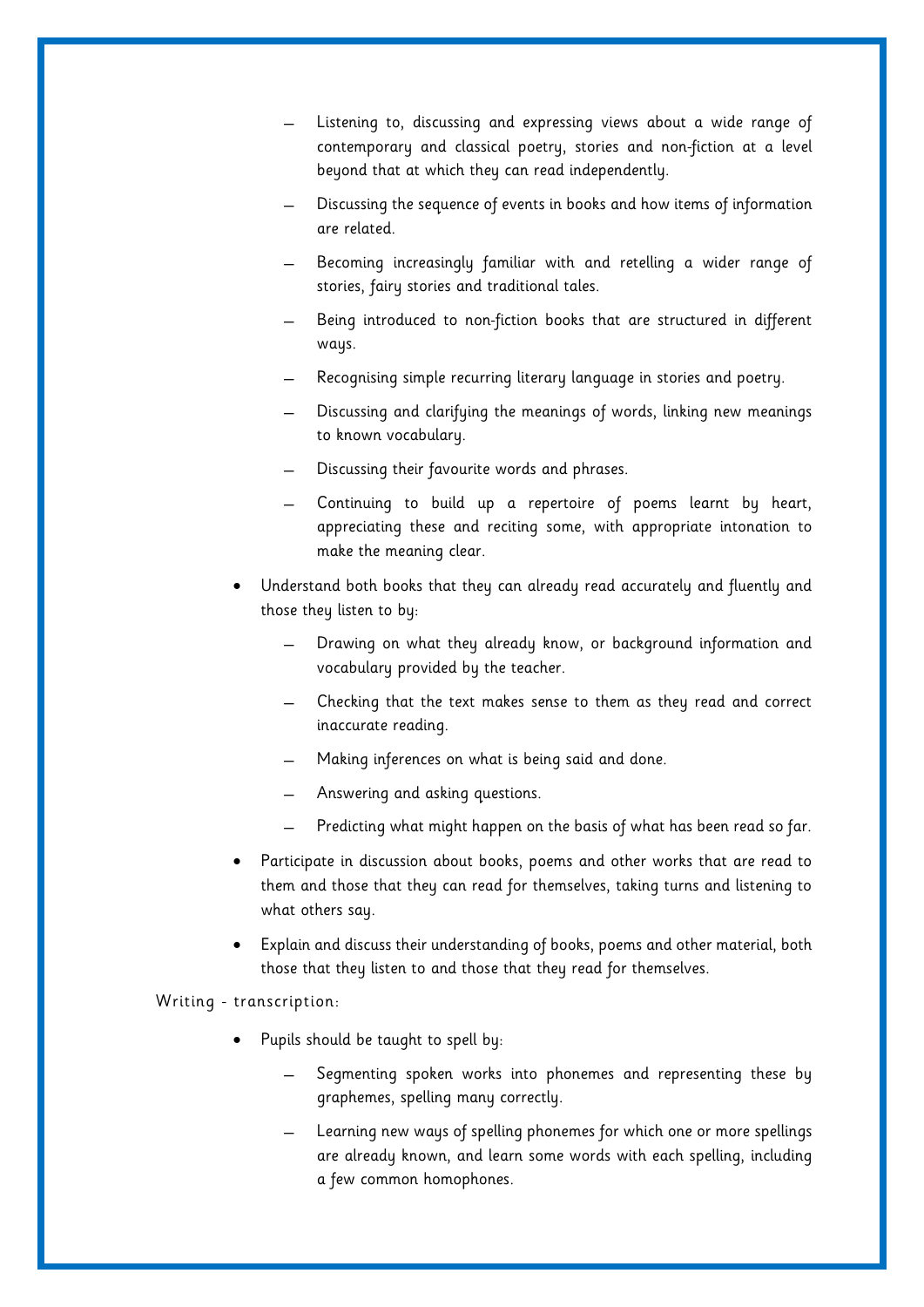- Learning to spell common exception words.
- ̶ Learning to spell more words with contracted forms.
- ̶ Learning the possessive apostrophe (singular) for example, the girl's book.
- ̶ Distinguishing between homophones and near-homophones.
- Add suffixes to spell longer words, including -ment, -ness, -ful, -less, -ly.
- Apply spelling rules and guidance, as listed in English Appendix 1.
- Write from memory simple sentences dictated by the teacher that include words using the GPCs, common exception words and punctuation taught so far.

Handwriting:

- Pupils should be taught to:
	- ̶ Form lower-case letters of the correct size relative to one another.
	- ̶ Start using some of the diagonal and horizontal strokes needed to join letters and understand which letters, when adjacent to one another, are best left unjoined.
	- ̶ Write capital letters and digits of the correct size, orientation and relationship to one another and to lower case letters.
	- Use spacing between words that reflects the size of the letters.

#### Writing – comprehension:

- Develop positive attitudes towards and stamina for writing by:
	- ̶ Writing narratives about personal experiences and those of others (real and fictional).
	- ̶ Writing about real events.
	- ̶ Writing poetry.
	- ̶ Writing for different purposes.
- Consider what they are going to write before beginning by:
	- ̶ Planning or saying out loud what they are going to write about.
	- ̶ Writing down ideas and/or key words, including new vocabulary.
	- ̶ Encapsulating what they want to say, sentence by sentence.
- Make simple additions, revisions and corrections to their own writing by:
	- ̶ Evaluating their writing with the teacher and other pupils.
	- ̶ Re-reading to check that their writing makes sense and that verbs to indicate time are used correctly and consistently, including verbs in the continuous form.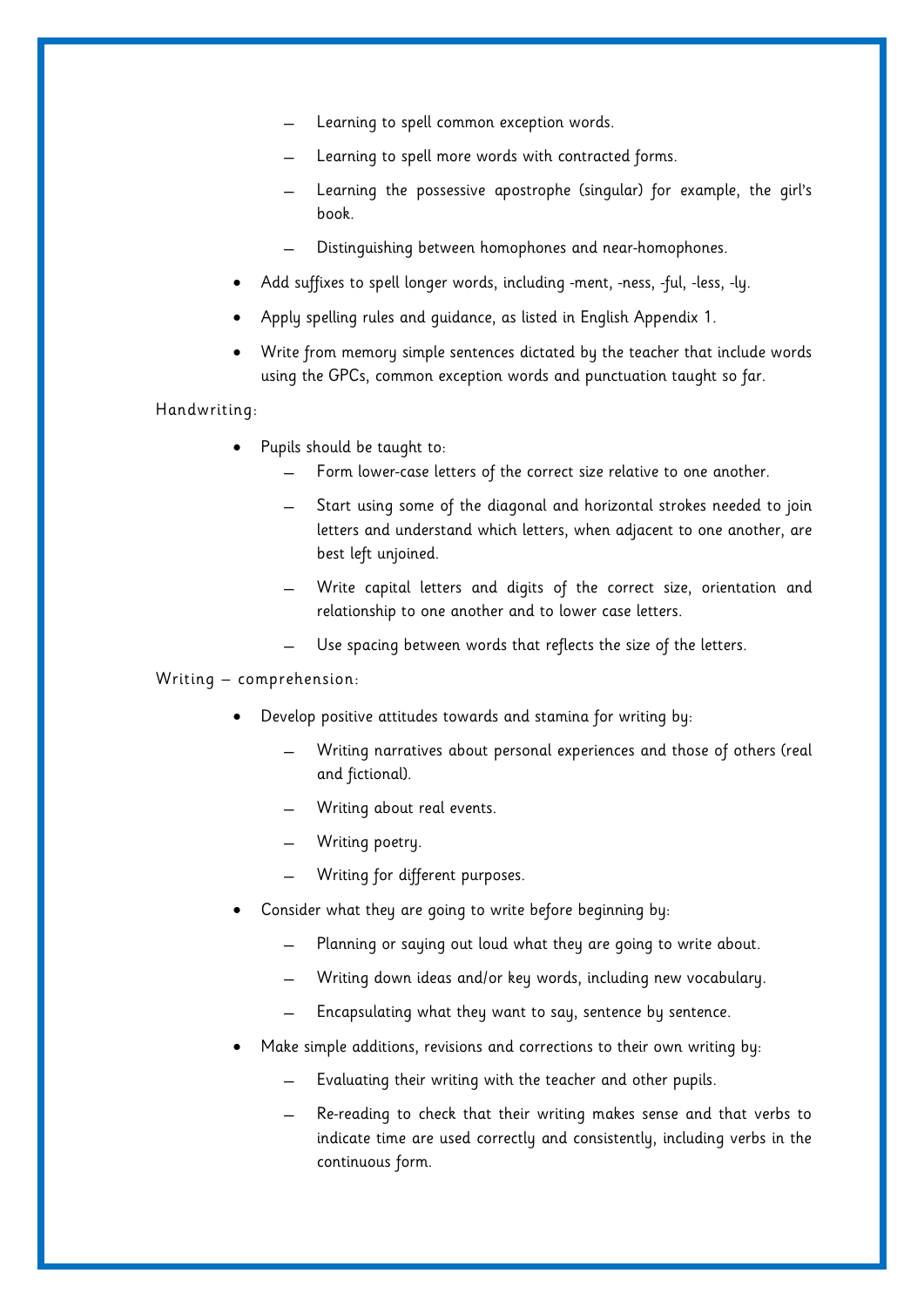- ̶ Proofreading to check for errors in spelling, grammar and punctuation, for example end of sentences punctuated correctly.
- Read aloud what they have written with appropriate intonation to make the meaning clear.

Writing – vocabulary, grammar and punctuation

- Develop their understanding of the concepts set out in English Appendix 2 by:
	- ̶ Learning how to use both familiar and new punctuation correctly (see English Appendix 2), including full stops, capital letters, exclamation marks, question marks, commas for lists and apostrophes for contracted forms and the possessive (singular).
- Learn how to use:
	- Sentences with different forms: statement, question, exclamation, command.
	- ̶ Expand upon phrases to describe and specify, for example, the blue butterfly.
	- ̶ The present and past tenses correctly and consistently including the progressive form.
	- ̶ Subordination (using when, if, that, or because) and co-ordination (using or, and, or but).
	- ̶ The grammar for year 2 in English Appendix 2.
	- ̶ Some features of the written Standard English.
- Use and understand the grammatical terminology in English Appendix 2 in discussing their writing.

## Years 3 and 4

Reading – word reading:

- Apply their growing knowledge to root words, prefixes and suffixes (etymology and morphology) as listed in English Appendix 1, both to read aloud and to understand the meaning of new words they meet.
- Read further exception words, noting the unusual correspondences between spelling and sound, and where these occur in the word.

Reading – Comprehension:

- Develop positive attitudes to reading and understanding of what they read by:
	- Listening to and discussing a wide range of fiction, poetry, plays, nonfiction and reference books or textbooks.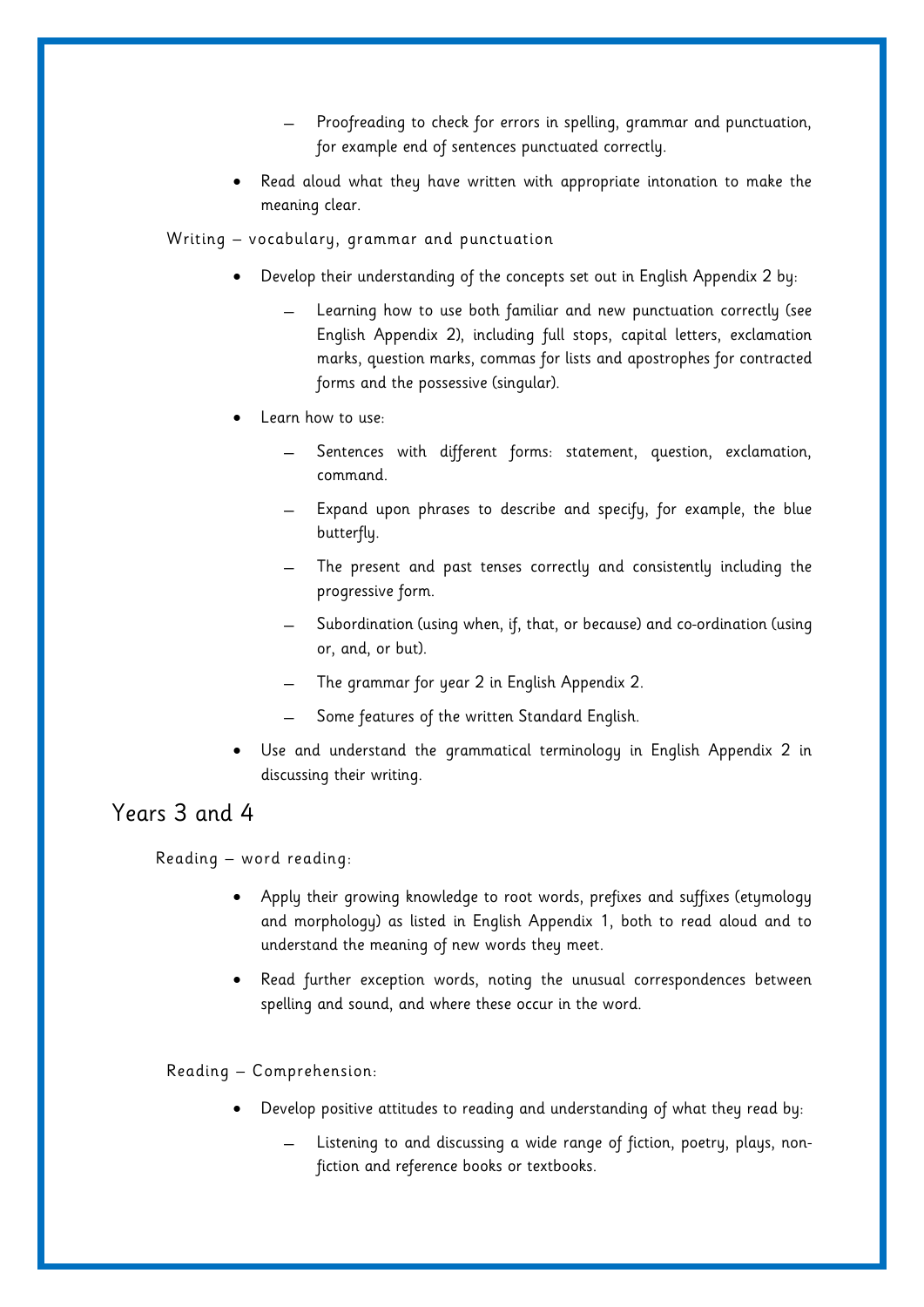- ̶ Reading books that are structured in different ways and reading for a range of purposes.
- Using dictionaries to check the meaning of words that they have read.
- Increasing their familiarity with a wide range of books, including fairy stories, myths and legends, and retelling some of these orally.
- Identifying themes and conventions in a wide range of books.
- ̶ Preparing poems and play scripts to read aloud and perform, showing understanding through intonation, tone, volume and action.
- ̶ Discussing words and phrases that capture the reader's interests and imagination.
- ̶ Recognising some different forms of poetry, for example free verse, narrative poetry.
- Understanding what they read, in books they can read independently, by:
	- ̶ Checking that the text makes sense to them, discussing their understanding and explaining the meaning of words in context.
	- ̶ Asking questions to improve their understanding of a text.
	- ̶ Drawing inferences such as inferring characters' feelings, thoughts and motives from their actions, and justifying inferences with evidence.
	- ̶ Predicting what might happen from details stated and implied.
	- ̶ Identifying main ideas drawn from more than one paragraph and summarising these.
	- ̶ Identifying how language, structure, and presentation contribute to meaning.
	- ̶ Retrieve and record information from non-fiction.
	- ̶ Participate in discussion about both books that are read to them and those they can read for themselves, taking turns and listening to what others say.

#### Writing - transcription:

- Use further prefixes and suffixes and understand how to add them to root words (English Appendix 1).
- Spell further homophones.
- Spell words that are often misspelt (English Appendix1).
- Place the possessive apostrophe accurately in words with regular plurals (for example, girls', boys') and in words with irregular plurals (for example, children's).
- Use the first two or three letters of a word to check its spelling in a dictionary.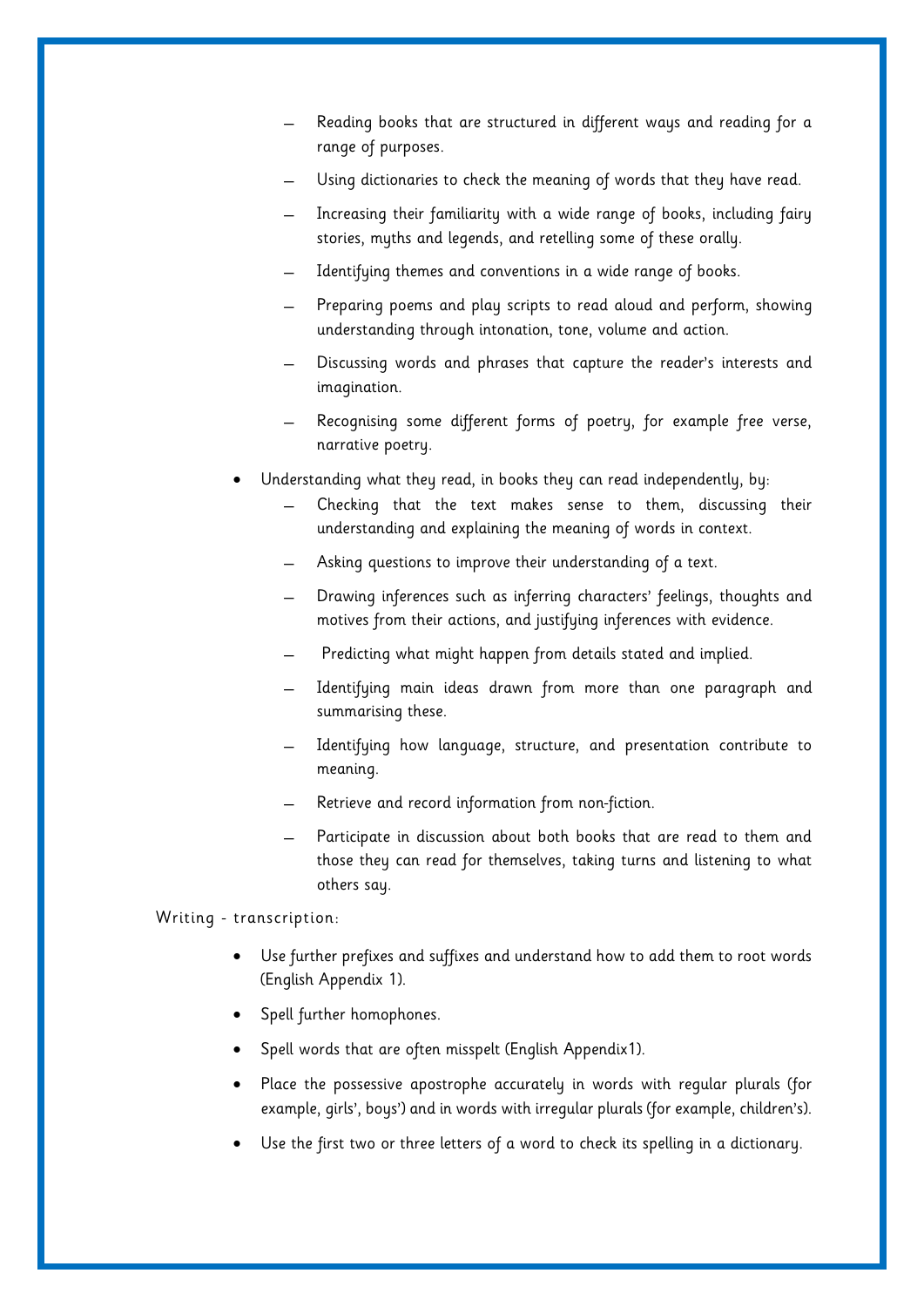Write from memory simple sentences, dictated by the teacher, that include words and punctuation taught so far.

Handwriting:

- Use the diagonal and horizontal strokes that are needed to join letters and understand which letters, when adjacent to one another, are best left unjoined.
- Increase the legibility, consistency and quality of their handwriting (for example, by ensuring that the downstrokes of letters are parallel and equidistant; that lines of writing are spaced sufficiently so that the ascenders and descenders of letters do not touch).

Writing – composition:

- Plan their writing by:
	- ̶ Discussing writing similar to that which they are planning to write in order to understand and learn from its structure, vocabulary and grammar.
	- ̶ Discussing and recording ideas.
- Draft and write by:
	- ̶ Composing and rehearsing sentences orally (including dialogue), progressively building a varied and rich vocabulary and an increasing range of sentence structures (English Appendix 2).
	- ̶ Organising paragraphs around a theme.
	- ̶ In narratives, creating settings, characters and plot.
	- ̶ In non-narrative material, using simple organisational devices, for example headings and sub-headings.
- Evaluate and edit by:
	- ̶ Assessing the effectiveness of their own and other's writing and suggest improvements.
	- ̶ Proposing changes to grammar and vocabulary to improve consistency, including the accurate use of pronouns in sentences.
- Proofreading for spelling and punctuation errors.
- Read aloud their own writing, to a group or the whole class, using appropriate intonation and controlling the tone and volume so that the meaning is clear.

Writing – vocabulary, grammar and punctuation:

- Develop their understanding of the concepts set out in English Appendix 2 by:
	- Extending the range of sentences with more than one clause by using a wider range of conjunctions, including when, if, because, although.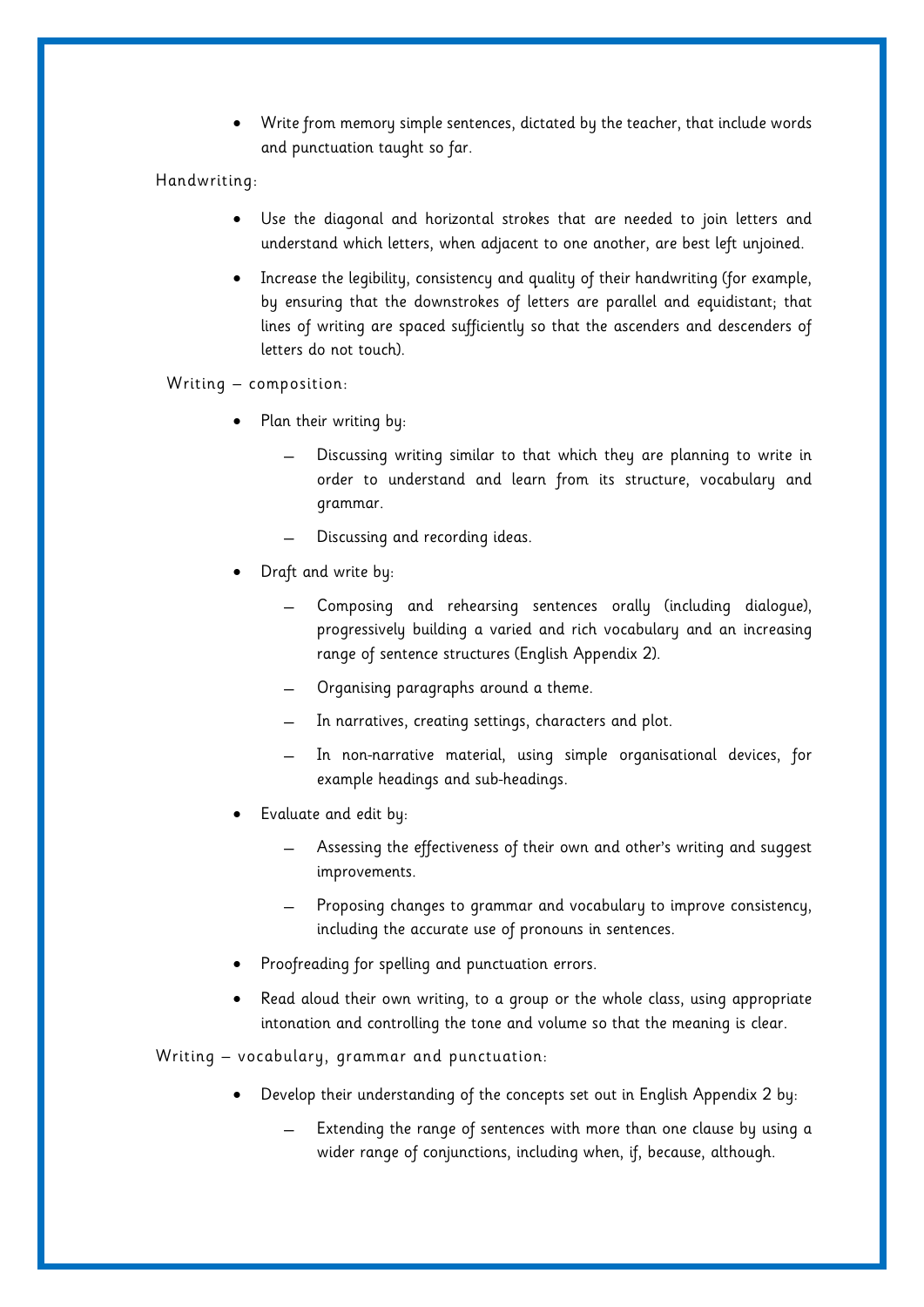- Using the present perfect form of verbs in contrast to the past tense.
- ̶ Choosing nouns or pronouns appropriately for clarity and cohesion and to avoid repetition.
- Using conjunctions, adverbs and prepositions to express time and cause.
- Using fronted adverbials.
- ̶ Learning the grammar for years 3 and 4 in English Appendix 2.
- Indicate grammatical and other features by:
	- Using commas after fronted adverbials.
	- ̶ Indicating possession by using the possessive apostrophe with plural nouns.
	- Using and punctuating direct speech.
- Use and understand the grammatical terminology in English Appendix 2 accurately and appropriately when discussing their writing and reading.

# Years 5 and 6

Reading – word reading:

 Apply their growing knowledge of root words, prefixes and suffixes (morphology and etymology), as listed in English Appendix 1, both to read aloud and to understand the meaning of new words that they meet.

Reading – comprehension:

- Maintain positive attitudes towards reading and understanding by:
	- ̶ Continuing to read and discuss an increasingly wide range of fiction, poetry, plays, non-fiction and reference books or textbooks.
	- ̶ Reading books that are structured in different ways and reading for a range of purposes.
	- ̶ Increasing their familiarity with a wide range of books, including myths, legends and traditional stories, modern fiction, fiction from our literary heritage, and books from other cultures and traditions.
	- ̶ Recommending books that they have read to their peers, giving reasons for their choices.
	- ̶ Identifying and discussing themes and conventions in and across a wide range of writing.
	- ̶ Making comparisons within and across books.
	- Learning a wider range of poetry by heart.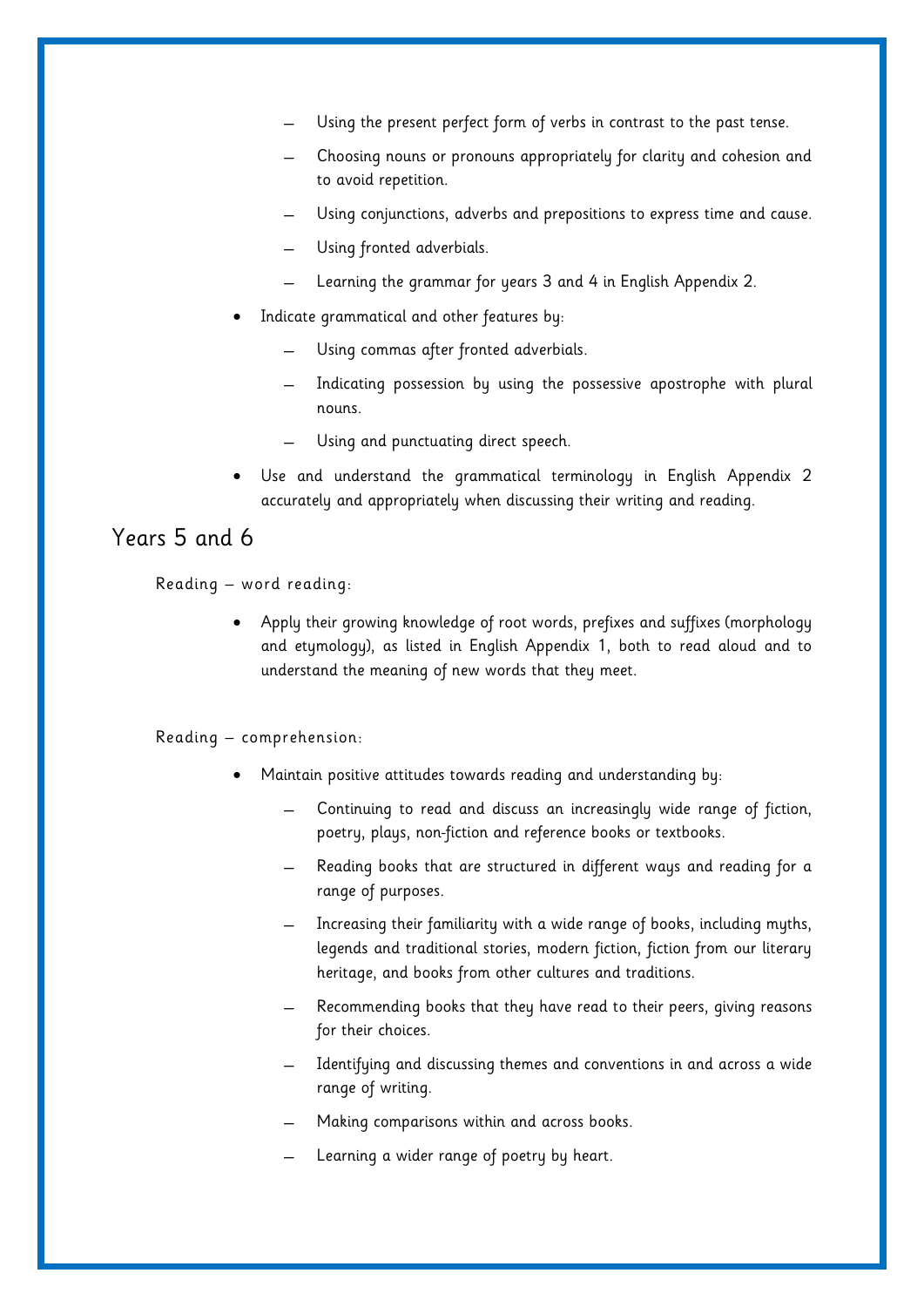- ̶ Preparing poems and plays to read aloud and to perform, showing understanding through intonation, tone and volume so that the meaning is clear to an audience.
- Understand what they read by:
	- ̶ Checking that the book makes sense to them, discussing their understanding and exploring the meaning of words in context.
	- Asking questions to improve their understanding.
	- ̶ Drawing inferences, such as inferring characters' feelings, thoughts and motives from their actions, and justifying inferences with evidence.
	- ̶ Predicting what might happen from details stated and implied.
	- Summarising the main ideas drawn from more than one paragraph, identifying key details that support the main ideas.
	- ̶ Identifying how language, structure and presentation contribute to meaning.
- Discuss and evaluate how authors use language, including figurative language, considering the impact on the reader.
- Distinguish between statements of fact and opinion.
- Retrieve, record and present information from non-fiction.
- Participate in discussions about books that are read to them and those they can read for themselves, building on their own and others' ideas and challenging views courteously.
- Explain and discuss their understanding of what they have read, including through formal presentations and debates, maintaining a focus on the topic and using notes where necessary.
- Provide reasoned justifications for their views.

Writing – transcription:

- Use further prefixes and suffixes and understand the guidance for adding them.
- Spell some words with 'silent' letters, for example, knight, psalm, solemn.
- Continue to distinguish between homophones and other words which are often confused.
- Use knowledge of morphology and etymology in spelling and understand that the spelling of some words needs to be learnt specifically, as listed in English Appendix 1.
- Use dictionaries to check the spelling and meaning of words.
- Use the first three or four letters of a word to check spelling, meaning or both of these in a dictionary.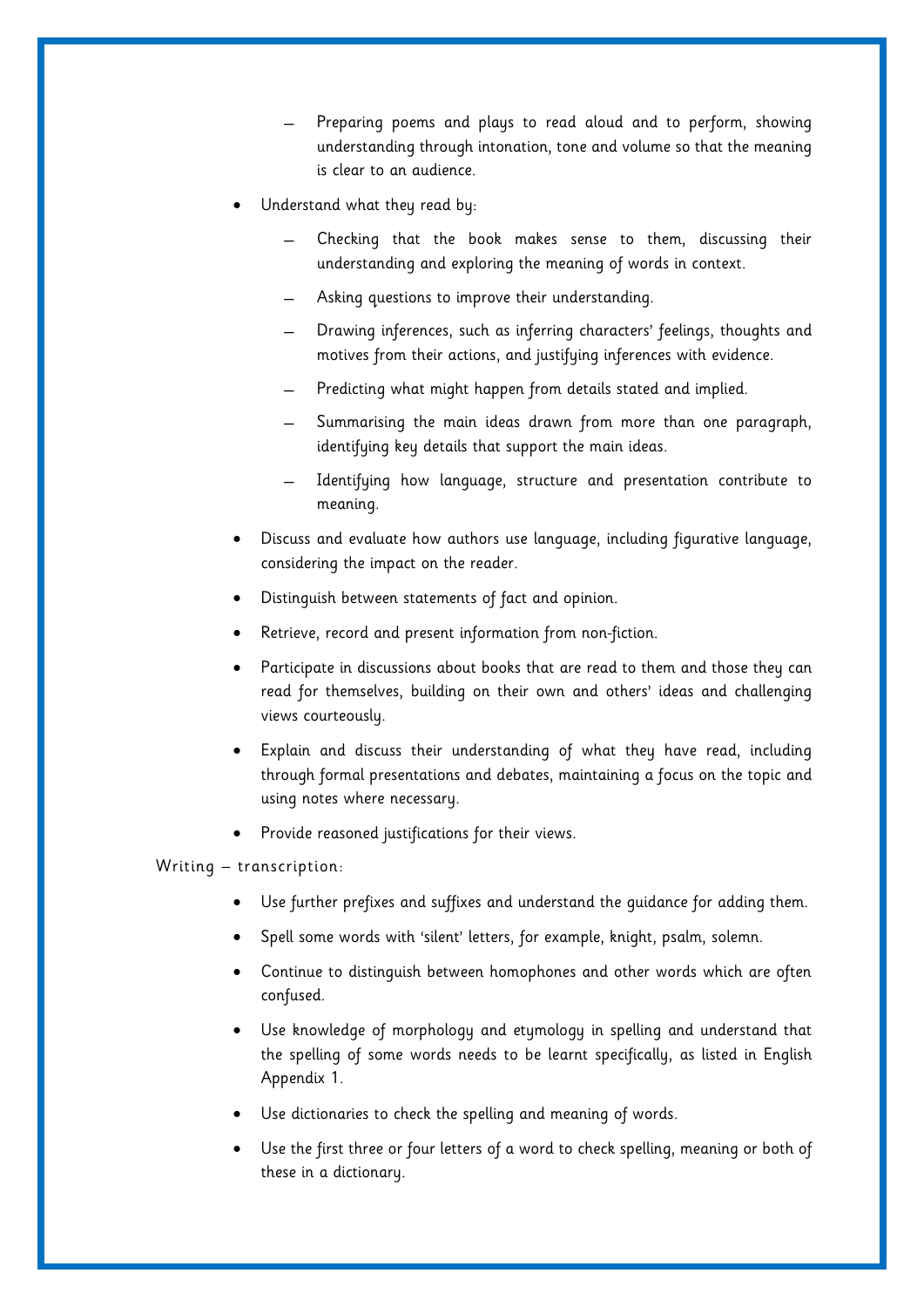Use a thesaurus in order to expand vocabulary.

Handwriting and presentation:

- Write legibly, fluently and with increasing speed by:
	- ̶ Choosing which shape of a letter to use when given choices and deciding whether or not to join specific letters.
	- ̶ Choosing the writing implement that is best suited for a task.

#### Writing – composition:

- Plan their writing by:
	- ̶ Identifying the audience for and purpose of the writing, selecting the appropriate form and using other similar writing as models for their own.
	- ̶ Noting and developing initial ideas, drawing on reading and research where necessary.
	- ̶ In writing narratives, considering how authors have developed characters and settings in what pupils have read, listened to or seen performed.
- Draft and write by:
	- ̶ Selecting appropriate grammar and vocabulary, understanding how such choices can change and enhance meaning.
	- ̶ In narratives, describing settings, characters and atmosphere and integrating dialogue to convey character and advance the action.
	- ̶ Précising longer passages.
	- ̶ Using a wide range of devices to build cohesion within and across paragraphs.
	- Using further organisational and presentational devices to structure text and to guide the reader, for example headings, bullet points, underlining.
- Evaluate and edit by:
	- Assessing the effectiveness of their own and others' writing.
	- ̶ Proposing changes to vocabulary, grammar and punctuation to enhance effects and clarify meaning.
	- ̶ Ensuring the consistent and correct use of tense throughout a piece of writing.
	- ̶ Ensuring correct subject and verb agreement when using singular and plural, distinguishing between the language of speech and writing and choosing the appropriate register.
- Proof-read for spelling and punctuation errors.